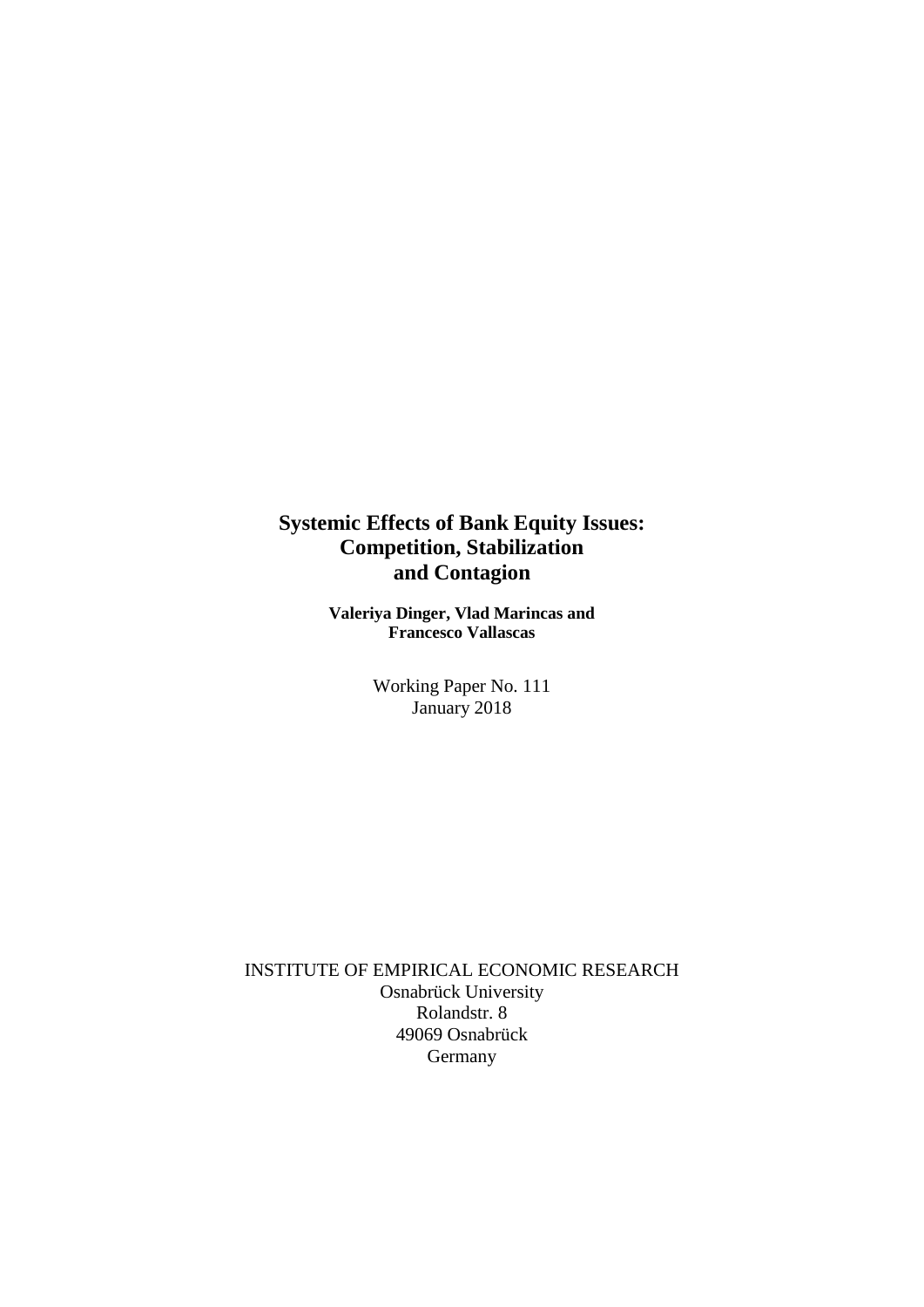# **Systemic Effects of Bank Equity Issues: Competition, Stabilization and Contagion**

Valeriya Dinger*<sup>a</sup>* , Vlad Marincas*<sup>a</sup>* and Francesco Vallascas*b,* [\\*](#page-1-0)

*<sup>a</sup>*University of Osnabrueck, Rolandstr. 8, DE and University of Leeds <sup>*b*</sup>University of Leeds, Maurice Keyworth Building, Leeds LS2 9JT, UK

This paper presents preliminary findings and will be subject to further revisions!

#### **Abstract**

We evaluate the abnormal returns of issuing and non-issuing banks around the announcement of Seasoned Equity Offerings (SEOs) and explore how the market reaction is influenced by aggregate systemic conditions and by the systemic risk contribution and exposure of banks. While we find evidence of negative abnormal returns for issuers, non-issuing banks benefit from positive abnormal returns around the SEO announcement. We show that these positive returns are not entirely explained by the competition channel, which has been well documented for non-financial firms. In contrast, we demonstrate that they also depend on a so far undocumented systemstabilizing channel. Furthermore, under certain circumstances, the system-stabilizing channel contributes to mitigating the negative reaction to SEO announcements for the issuing banks.

*JEL Classification*: G21, G28, G32 *Keywords*: SEOs, Banking Regulation, Banking Crises, Contagion, Systemic Risk

**.** 

<span id="page-1-0"></span><sup>\*</sup> Corresponding author: Valeriya Dinger: vdinger@uni-osnabrueck.de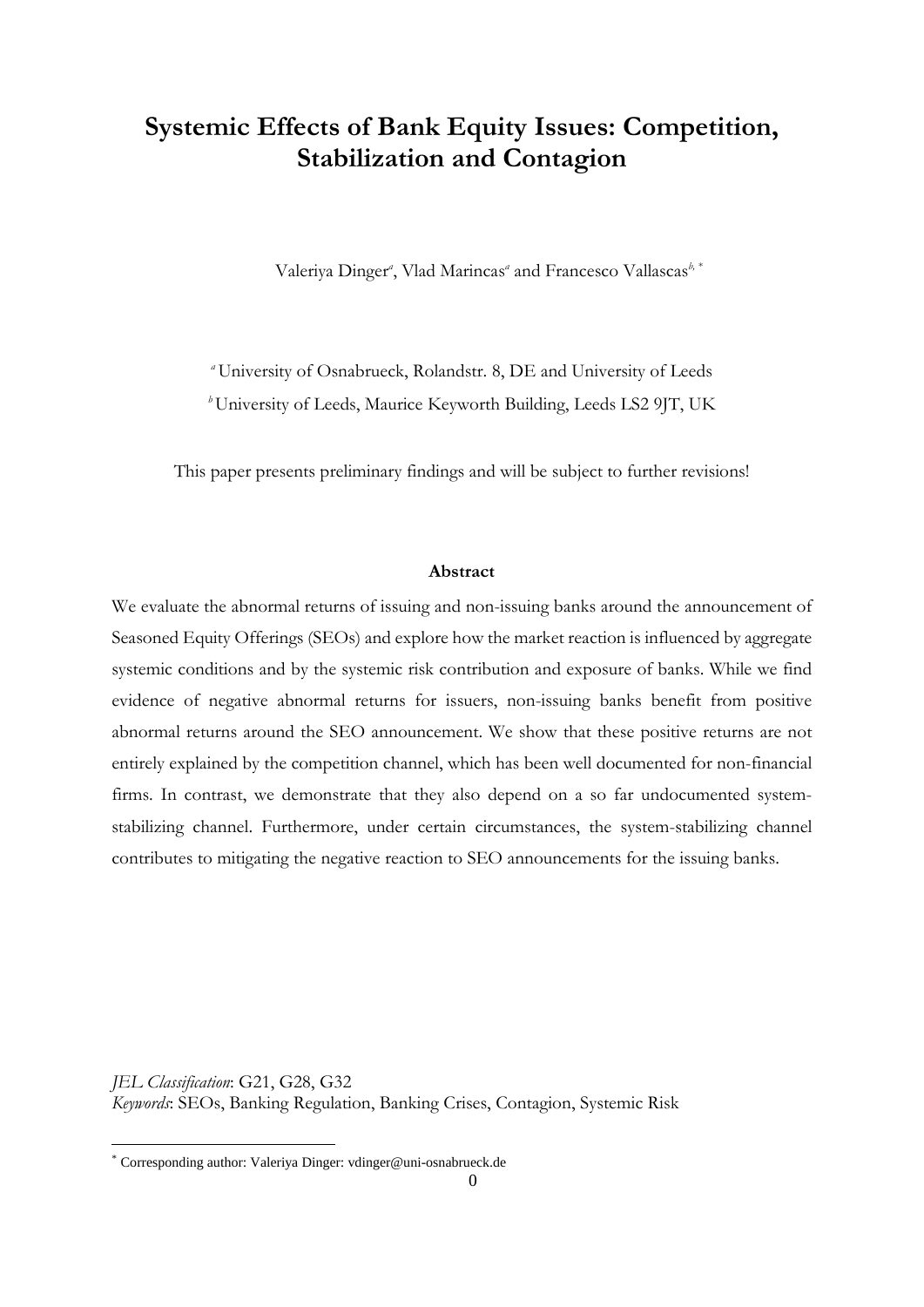#### **1. Introduction**

Bank equity issues via seasoned equity offerings (SEOs) play a crucial role for bank recapitalization (Dinger and Vallascas, 2016) and thus can have a stabilizing effect for both individual banks as well as for the banking industry as a whole. In this paper, we present the first examination of how the market reaction to an SEO for issuing and non-issuing banks depends on wide systemic conditions and on the degree of systemic risk contribution and exposure of each bank. We base our analysis on a large sample of SEOs by US banks filed with the SEC in the period ranging from 1980 to 2014.

The existing literature is critical on the short-term benefits that SEOs generate for the market value of issuing and non-issuing banks. For issuing banks (as for non-financial firms), it is widely agreed that SEOs tend to generate a negative market reaction around the announcement (Ergungor et al, 2009; Cornett and Tehranian, 1993; Slovin et al, 1992; Masulis & Korwar, 1986). This reaction is explained by the perception that the issuance reveals negative information about the stance of the firm (Ross, 1977; Myers and Majluf, 1984) and by the dilution of the claims of existing stockholders (Asquith and Mullins, 1986).

For non-issuing banks, Slovin et al. (1992) show that SEOs by peers lead to negative abnormal returns because of a contagion channel. Essentially, the opaqueness of the banking industries makes banks prone to contagion when one issuer reveals negative information by an SEO as this information is perceived as signaling wider negative industry conditions. In sharp contrast to this finding, evidence for non-financial firms documents a competitive effect from peers' SEOs. This effect leads to rival firms showing positive abnormal returns around the announcement of an SEO as the negative conditions of the issuer boosts rivals' market prospects (Bradley and Yuan, 2013).

None of the existing banking studies on the impact of SEOs for issuing and non-issuing banks account, however, for the systemic conditions around the SEO and for the systemic implications of the issuance. In other words, to date there is no evidence on the market reaction to an SEO for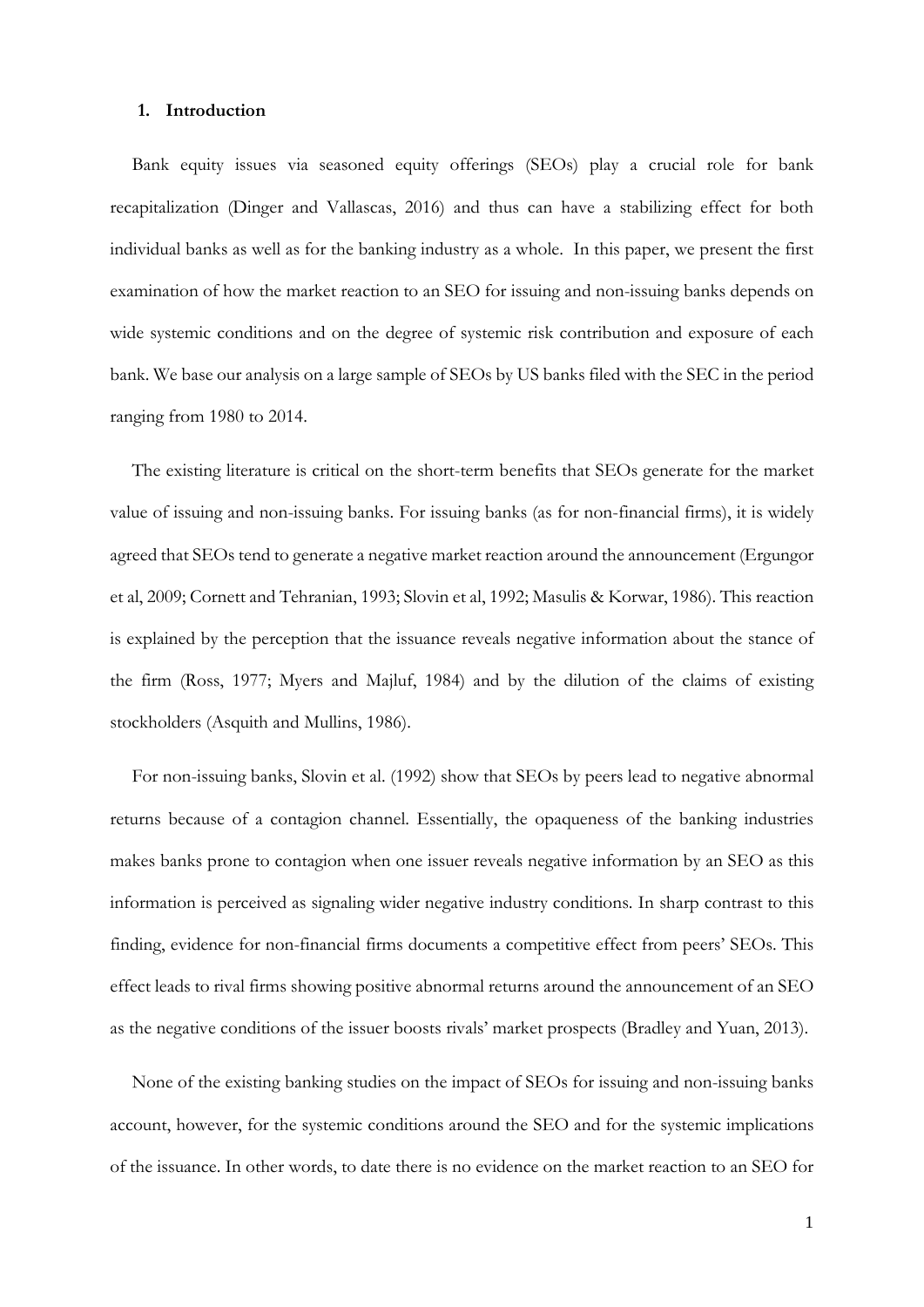the issuing bank and, more importantly, for the remaining banks in the industry, when: i) the banking industry is under systemic distress at the time of the issuance; ii) the issuing bank is more likely to generate negative systemic externalities for the rest of the industry in the case of failure or iii) the peer bank is more exposed to systemic shocks, and consequently, more affected by such potential externalities.

These appear important omissions for our understanding of the industry-wide effects of an SEO. For instance, the incorporation of the systemic dimension in the context of SEOs gives the opportunity to go beyond the view that all positive externalities of the issuance are confined to competition effects as for non-financial firms (Bradley and Yuan, 2013). It also allows us to readdress the concern that banks might be particularly prone to the negative externalities of an equity issuance which has played a crucial role in shaping the debate about the optimal regulatory approach to timely bank recapitalization. The presence of such externalities has motivated the lenient paradigm of giving banks more time to strengthen their capital positions (see Dagher et al 2016 for a detailed discussion of the costs of quick recapitalization, and Basel Committee 2016 for a policy paper motivated by this paradigm), especially during bank crises when these externalities might be extremely costly for the stability of the banking system (Calomiris 2014). However, the existence of negative externalities of bank SEOs in times of systemic distress and for banks with high systemic relevance has not yet been documented. The above mentioned omissions, therefore, particularly limit the understanding of SEOs' consequences in the cases when a stronger bank capitalization is especially desirable to preserve financial stability.

Differently from the perspective above, however, our analysis is built upon the idea that nonissuing banks might experience positive abnormal returns not simply because of a competitive effect when the issuer signals a problematic condition via an SEO and thus open opportunities for its competitors but also due to the fact that the equity issuance creates systemic benefits. In this respect, the focus on systemic crises, when banks' profits are declining and regulatory monitoring is increasing with a consequent reduction of competitive prospects for non-issuing rival banks, is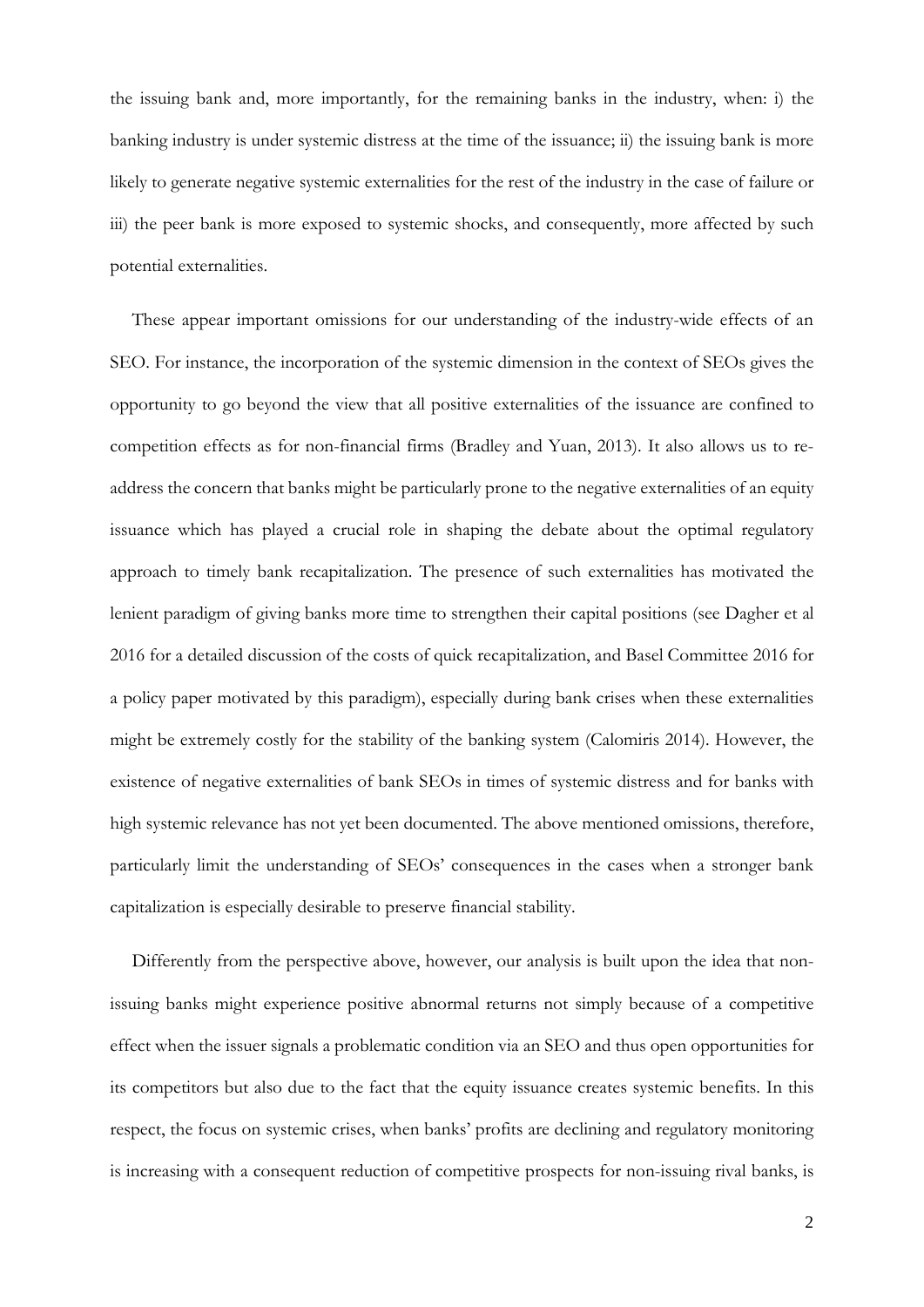a good laboratory to identify the positive systemic externalities of an SEO due to a stabilization effect.

In addition, while the extant literature exclusively focuses on an issuer's capital strength as a source of cross-sectional variation in the market reaction, it is likely that measures of systemic risk at the bank level might be drivers of such reaction as well. For instance, issuers with high systemic risk contribution, namely issuers that have the potential to generate more negative systemic externalities, might be penalized less by their shareholders. This is because shareholders internalize the system stabilizing effect of the recapitalization whenever they hold diversified equity portfolios (see Armour and Gordon, 2014). Similarly, issues by such banks are more likely to exert positive externalities for the system by reducing the risk of negative spillovers on other banks. Accordingly, they could be associated with larger abnormal returns by non-issuing banks especially during periods of systemic distress. In contrast issues by banks with high systemic risk exposure might be perceived by non-issuing banks as indicating wider industry problems but they might also provide systemic benefits when occurring during banking crises.

We start our investigation by extending the evidence on the negative abnormal returns for the issuing bank and the positive as well as negative externalities in terms of peer banks' abnormal returns applying an event study methodology and an empirical setting based on univariate tests.

Consistently with existing studies on banks (Cornett and Tehranian, 1994, Ergungor et al 2010), we find statistically (and economically) significant negative abnormal returns around the announcement for the issuing banks. However, we also document that the negative market reaction is strongest in times of aggregate systemic distress and especially so for banks with high systemic risk exposure and high individual risk (that is, when the degree of opaqueness is highest). The market reaction for such banks seems to reflect, therefore, the release of particularly adverse information about the issuer. By contrast, we do not find differences in average abnormal returns by degree of systemic risk contribution of the issuing bank.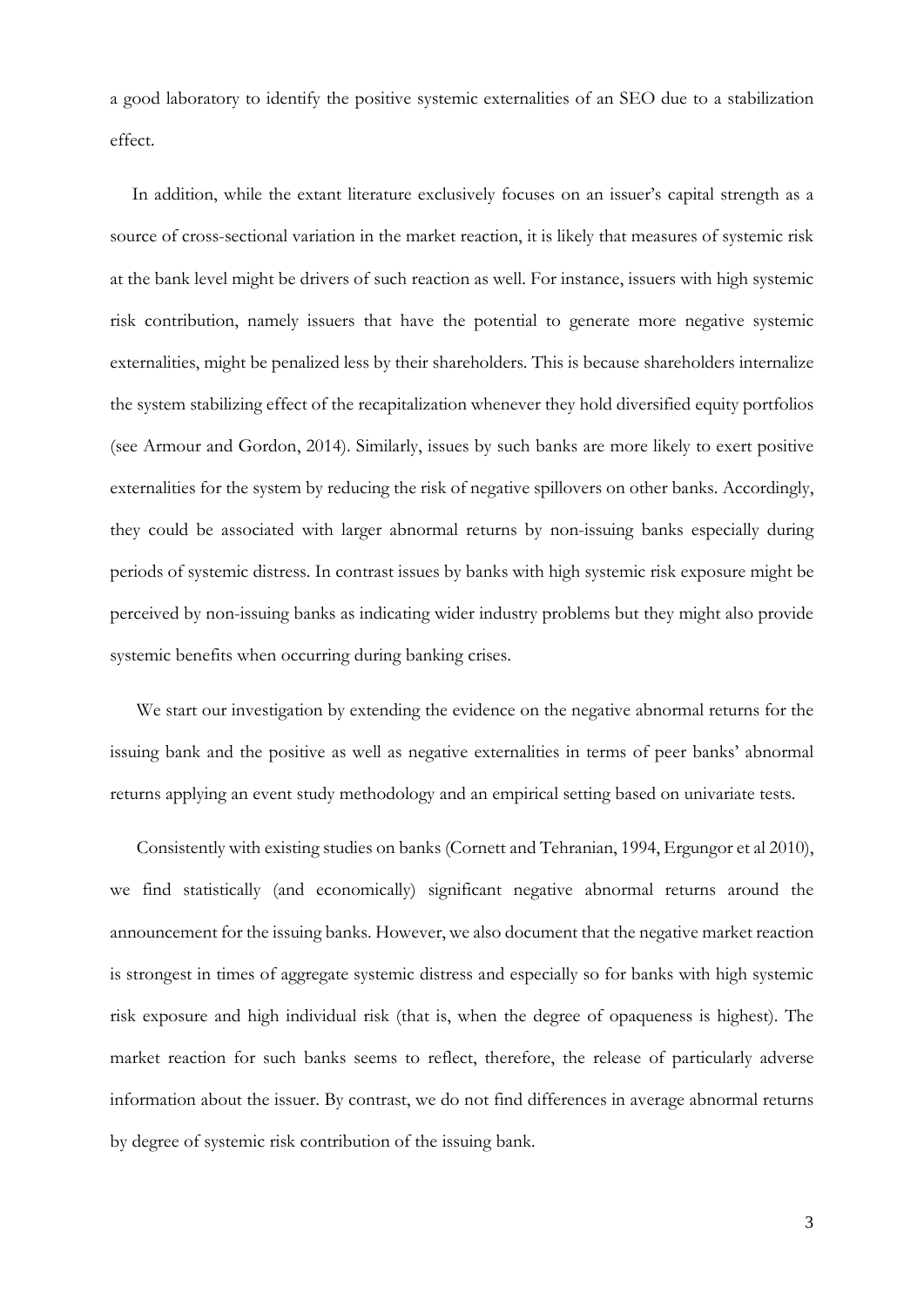Moving onto the analysis of the market reaction of the peer banks, differently from previous studies on banks (see Slovin et al 1992), we find evidence of average positive abnormal returns. Furthermore, we also document positive, though lower, abnormal returns if the issuance takes place in periods of systemic distress that are deemed to be characterized by a higher degree of opaqueness that should amplify contagion (Flannery et al 2014 and Slovin et al 1992) and by reduced competitive benefits. When we extend the analysis to subgroups of banks with different systemic risk characteristics we further demonstrate the importance of a system stabilizing effect that seems to be distinct from a competitive effect in particular during crisis times. In short, we find that especially when the issuing banks have a high degree of systemic risk contribution before the issuance, and consequently the potential to generate in case of continued undercapitalization more negative externalities on the rest of the industry, the peers react positively around the announcement of the SEO. This latter result is especially strong in periods of systemic crises.

We next extend the analysis to a multivariate setting and not only we confirm the insights from the event study, but also find stronger evidence in favor of a role for a system stabilizing effect in driving the market reaction of a bank SEO. In sum, our findings underline that even though issuing banks tend to be penalized by the SEO, the industry as a whole tend to benefit from such issuance especially when it is conducted by a bank with high systemic risk contribution in periods of banking crises.

Our findings contribute to several strands of the extant literature. First, they are related to the limited number of studies that have investigated how SEOs affect the stock price of the issuing banks (see Cornett and Tehranian 1994; Cornett, Mehran and Tehranian 1998; Ergungor et al., 2010). These studies have debated on the importance of an issuer's capital strength in explaining the market reaction to an SEO finding that issues by banks whose equity levels are well above the levels prescribed by regulation are associated with more negative abnormal returns, while issues by banks which are close to regulatory capital thresholds are penalized less by the market. The former SEOs are assumed to reveal more adverse information since they are considered within the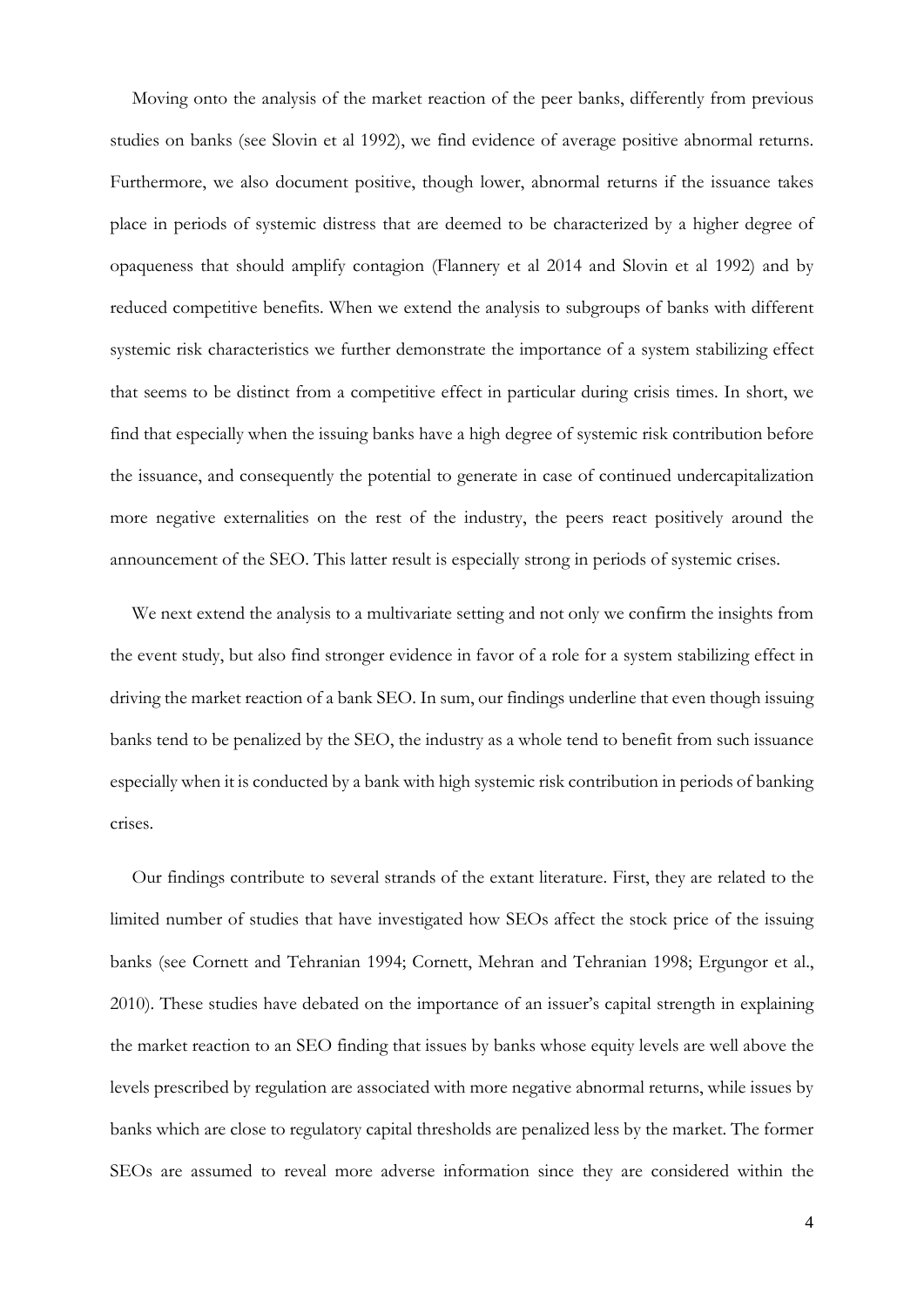discretion of bank managers, while the later SEOs are involuntarily prescribed by regulation and thus expected by the market. We enrich the findings by this literature and show that issuers' abnormal returns are contingent on systemic conditions and are sensitive to systemic characteristics of the issuing bank rather than the level of capital sufficiency.

More importantly, we extend the literature on information externalities from SEOs (Slovin et al., 1992, Bradley and Yuan 2013) and other corporate decisions (Akhigbe and Madura, 1999, Bessler and Nohel, 2000; Hsu et al. 2010; Jorion and Zhang, 2010; Slovin et al., 1999) and study the post-announcement effects of bank SEOs on the stock price of the banks' peers. In the case of banks, this literature has mainly emphasized the "dark" side of the SEO's informational content. In our analysis, we put into perspective the negative externalities of the SEO announcement and the stabilizing effect of the equity issues, providing a more balanced view on the effects of an SEO. Along these lines, we extend the evidence on the importance of contagion via SEOs documented by Slovin et al. (1992) and on the information content of SEOs not only about the issuing bank but also about the peer banks. Differently from Slovin et al. (1992), and similarly to Bradley and Yuan (2013) for non-financial firms, we find generally positive effects on peers dominate, especially when the issuing bank has a significant contribution to systemic risk. This latter result suggests that contrary to the case of non-financial firms the positive effects are not exclusively drivel by competition but also by the importance of SEOs as a stabilizing mechanism for the whole financial system.

Our analysis is also related to the literature on how intra-industry externalities from corporate decisions depend on the interplay between the characteristics of the announcing firm and of the peers. Along these lines, Slovin et al. (1999) show that only dividend reductions at money center banks generate negative, contagion-type externalities whereas reductions at regional banks have positive competitive effect on geographic rivals. In a related study, Bessler and Nohel (2000) show that a dividend reduction announcements of money-center banks have a negative effect on other money-center banks and to a smaller extent on smaller regional banks. Furthermore, Akhigbe and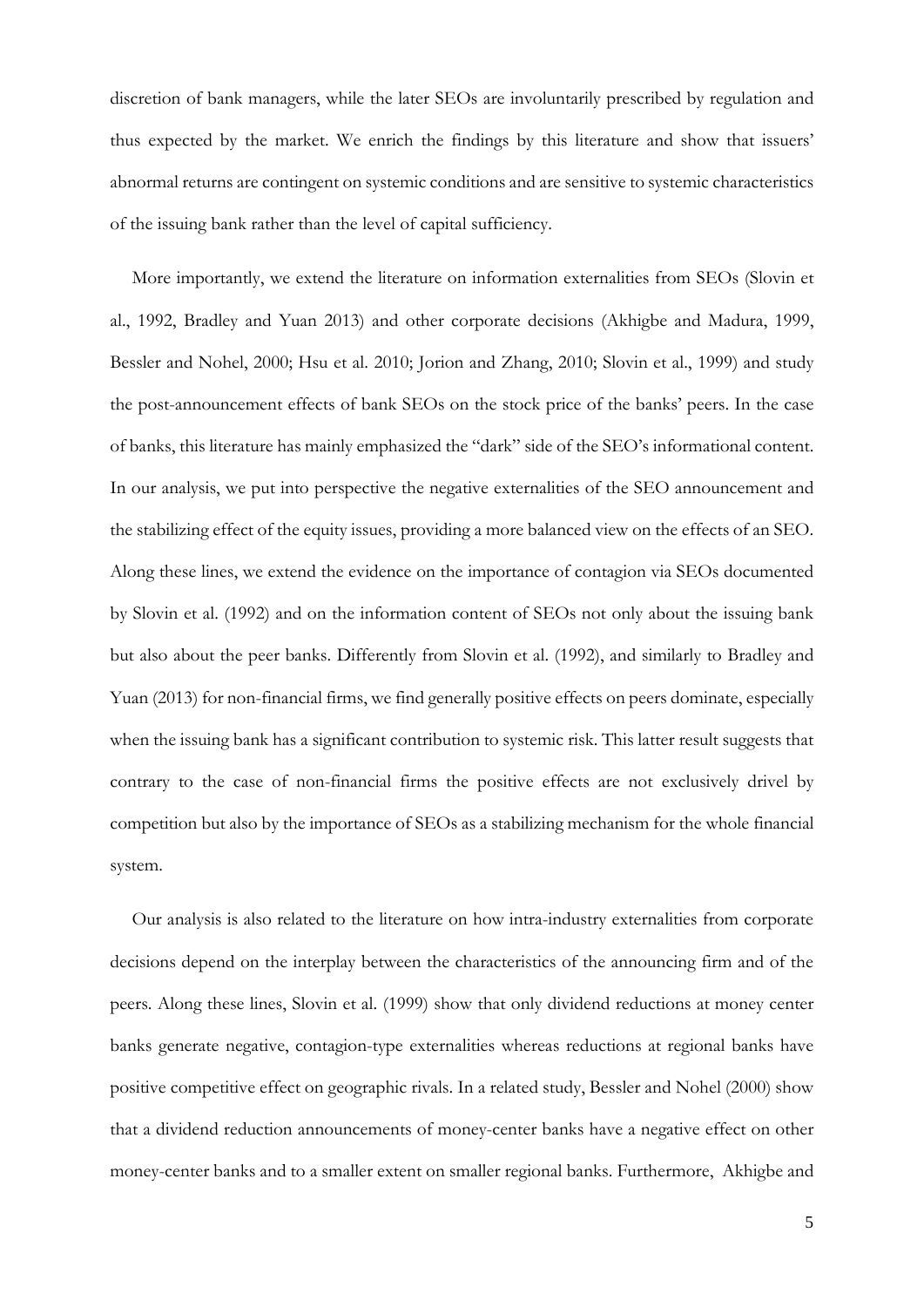Madura (1999) find that a stock repurchase announcement generate positive abnormal returns for both the repurchasing banks and for the peers.

In general, by focusing on systemic risk at the bank level and on systemic conditions, our study revisits the well-established debate on the negative externalities of banks SEOs and demonstrates that the market recognizes the potential to generate positive externalities by SEOs both for the issuing banks and for their peers. Our result indicating a systemic stabilizing channel as a source of positive abnormal returns generates policy implications which differ substantially from those of the competition effect. While in terms of competition effects banks which issue are set in an adverse position and allow their competitors to benefit from the issuer's action in a zero-sum game framework, the system stabilizing channel we identify here indicates that issues by banks with high systemic risk contribution can be beneficial for the system as whole but also for the issuing bank since the stabilizing effect is endogenized by most of the shareholders. The existence of this effect thus reduces the negative externalities that regulatory pressure on systemically banks to issue new equity might generate, providing a stronger case for timely bank recapitalization. Our results, therefore, throw some doubt on the rationale for lenient regulatory treatment of undercapitalized systemically important banks.

The rest of the paper is structured as follows. Section 2 describes the data, while section 3 describes the methodology and the variables involved in the estimation. Section 4 presents the empirical results starting from the evidence offered by the univariate tests to conclude with a multivariate framework where we explore the role of systemic distress issuers' and peers' bank features. Section 5 concludes and discusses the policy implications.

### **2. Sample Selection and Data**

To construct our sample of issuing and non-issuing banks, we start from the list of U.S. listed and delisted banks extracted from Compustat Bank and consisting of 2149 banking firms. For each bank included in the list we then identify all occasions of SEO announcements from Thomson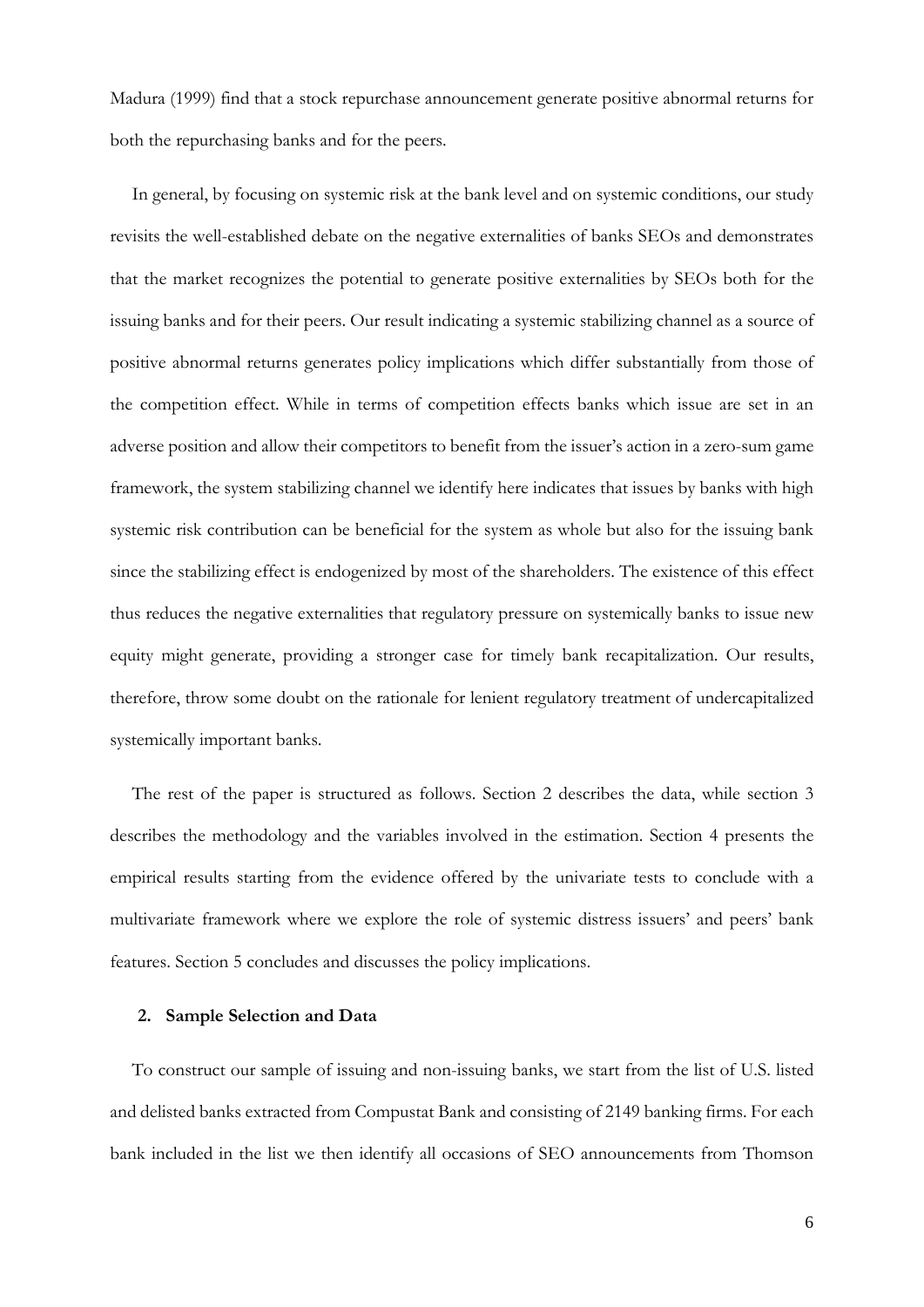One Banker during the period from January 1983 to December 2013. This leads us to an initial sample of 1104 SEOs announced by 501 unique banks.

Next, we drop SEOs with missing filing date (this reduces the sample size to 1052 SEOs by 501 banks) and remove from the sample pure secondary offerings as they involve trades of existing shares without any impact on the capital structure of the bank. This results in a decrease in the sample size to 760 SEOs issued by 4[2](#page-8-0)4 banks.<sup>2</sup> Further, we remove SEOs based on shelf registrations because for these issues the filings do not convey specific information on the timing of the common equity issuance. Accordingly, the sample size decreases to 734 SEOs issued by 421 banks. Finally, when a bank issues more than once on the same date (as indicated in the Thomson One Banker database), we count the different announcements as a single event. After the application of the described criteria, we obtain a sample of 685 SEOs involving 421 banks.

We match the SEO sample and the sample of non-issuing banks with the CRSP dataset containing daily bank stock returns banks and daily returns for CRSP market indexes by using the PERMCO identifier. After this merge, the final sample consists of 612 SEOs by 418 banks and of 1246 non-issuing banks.

#### TABLE 1

Table 1 shows the distribution of banks and SEOs by year. This distribution underlines the high variation of the number of SEOs taking place across time. Most SEOs are concentrated in the mid-1980s, the early 1990 as well as during the 2008-2009 financial crisis. However, even in less active periods, about 1-3% of the listed banks issue equity in almost all years included in the sample.

We finally rely on accounting information for the issuing and the non-issuing banks drawn from COMPUSTAT. The accounting information is employed to control for several bank characteristics of the issuing and peer banks, such as capital strength and size, as well as to conduct further tests

**.** 

<span id="page-8-0"></span><sup>&</sup>lt;sup>2</sup> In some cases, Thomson One Banker does not offer indications on whether an SEO is a primary or a secondary one. In such cases, we manually extract the information on the type of offering from the EDGAR filing database of the SEC.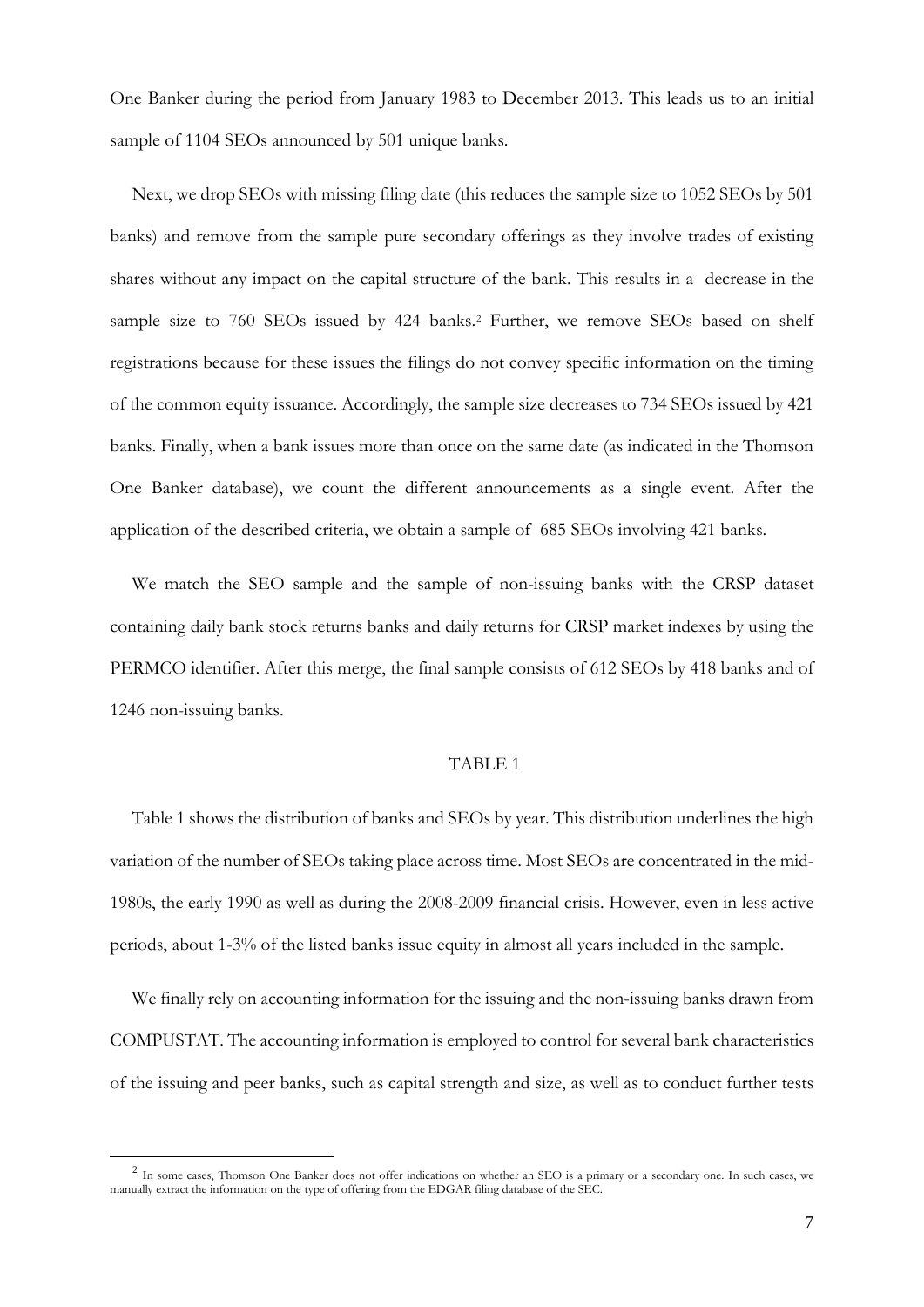based on more refined definitions of the groups of peers based on their business similarities with the issuing bank.

#### **3. Methodology**

 $\overline{\phantom{a}}$ 

Our analysis involves two steps. First, we conduct an event study and report univariate tests to measure the average impact of SEOs on different groups of issuing and non-issuing banks. Next, we estimate cross-sectional regressions where the abnormal returns associated with each SEO is modeled as a function of a number of covariates. The two types of analyses offer complementary information on the effects of an SEO. While the univariate tests show stylized facts about the average market reaction to an SEO for issuing and non-issuing banks, the regression analysis examines cross-sectional variation in the market reaction and documents how such variation is related to specific covariates.

Our primary focus on how the market reaction to an issuance depends on wide systemic conditions and on bank systemic risk. To this end, both the univariate and multivariate tests are reported not only for the full sample period but also for sub-periods characterized by differences in the degree of systemic stability. We identify these differences by looking at periods of financial system distress defined by using a similar criterion as in Liu and Ngo (2014)<sup>[3](#page-9-0)</sup>.

From the perspective of the issuers, the distinction between normal periods and systemic distress periods is important as the negative CARs, normally associated with an SEO, can be amplified by the fact that asymmetric information between bank management and shareholders is most pronounced during times of systemic distress (Myers and Majluf, 1984); namely, when the systemic benefits of better capitalized banks are higher. From the perspective of the non-issuing banks, the degree of systemic stability not only influences the chance that an issuance can be interpreted as conveying wider industry information but it also affects the related systemic benefits.

<span id="page-9-0"></span><sup>3</sup> Alternatively, in unreported tests we use a crisis definition based on the CATFIN measure (Allen et al 2012) as a robustness check. The systemic distress definition when CATFIN is used accounts for the interactions between bank systemic risk and macroeconomic conditions. The results are qualitatively the same as the ones reported in Section 4.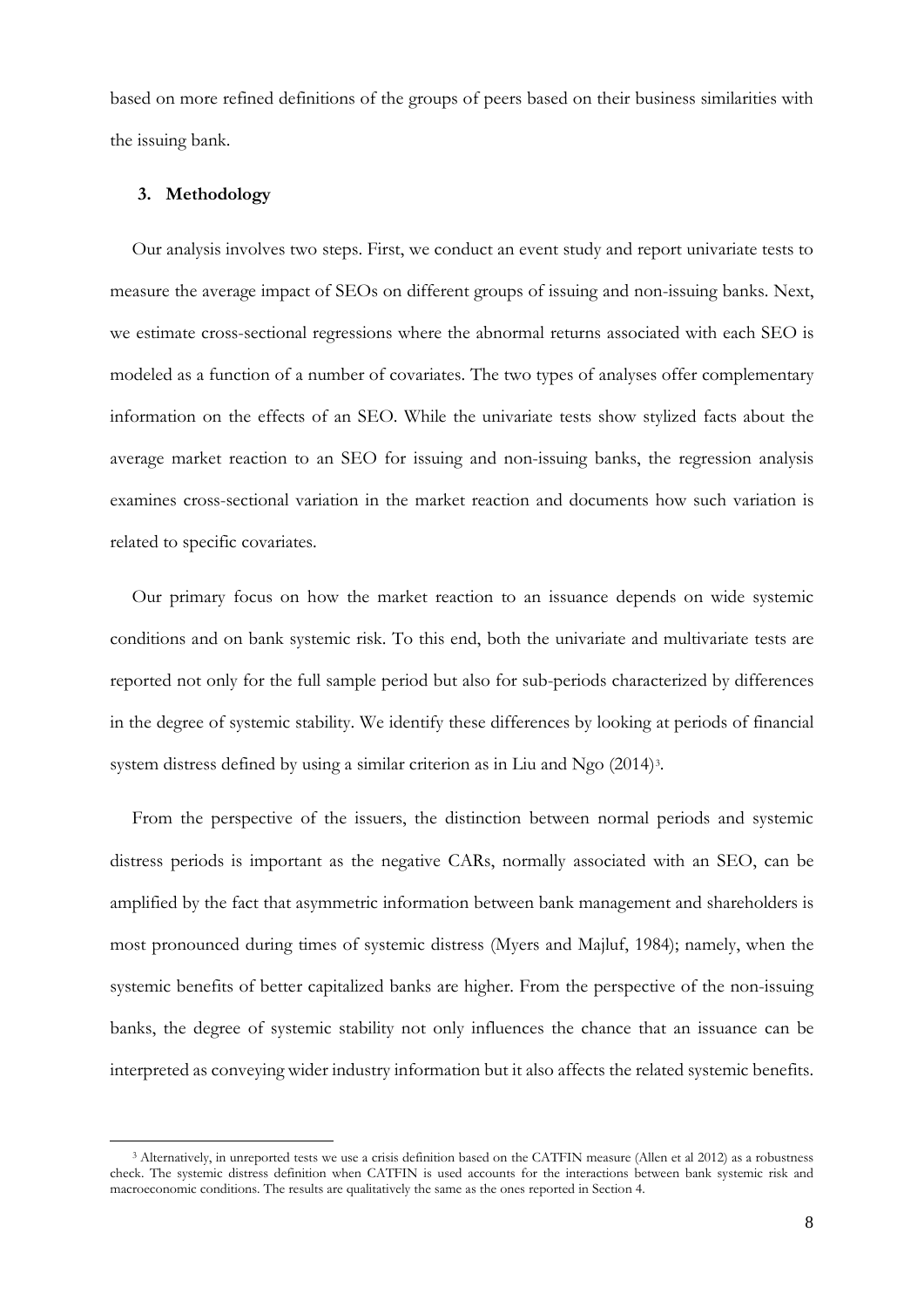In turn, as explained below, the systemic benefits for non-issuers also depend on issuers (and nonissuers) systemic characteristics.

More precisely, in both the univariate and the multivariate tests, we utilize measures of bank systemic risk contribution (∆ CoVaR as derived in Adrian and Brunnermeier, 2016) and systemic risk exposure (defined by the marginal expected shortfall (MES) as in Acharya et al., 2016) to understand the impact of systemic risk on the market reaction to SEO announcement during normal and crises periods. Notably, the first systemic risk measure captures the potential negative spillovers that a failure of a bank can generate on the rest of the industry. The second measure provides indications on how much a bank could suffer when the market is in a distress condition. Accordingly, for the first measure the causality goes from the bank to the system while for the second it goes from the system to the bank.

From the issuer perspective, the degree of systemic risk contribution might matter for the market reaction for several reasons. First, banks that contribute most to systemic risk are normally subject to closest regulatory oversight and their recapitalization is expected to act as a stabilizer of the system. As a result, the market might anticipate the issuance by these banks with a consequent mitigated negative reaction. Second, diversified investors in banks with high systemic risk contribution might internalize the negative externalities generated by the distress of this bank and reward rather than penalize the issues by such banks (Armour and Gordon, 2014). Nevertheless, these banks are also more likely to receive government support in the case of distress. As such, shareholders of these banks might perceive the issuance as relatively costlier than in the case of other banks with a consequent more negative market reaction.

The degree of systemic risk contribution of the issuing banks might also matter for the reaction by peers. A positive market reaction for non-issuing banks is related to the possibility of a stabilization effect because of a declined risk of negative systemic spillovers from the issuing banks. While a similar positive effect might also be explained by competitive benefits, the importance of the stabilization effect versus the competitive effect varies with the overall systemic conditions.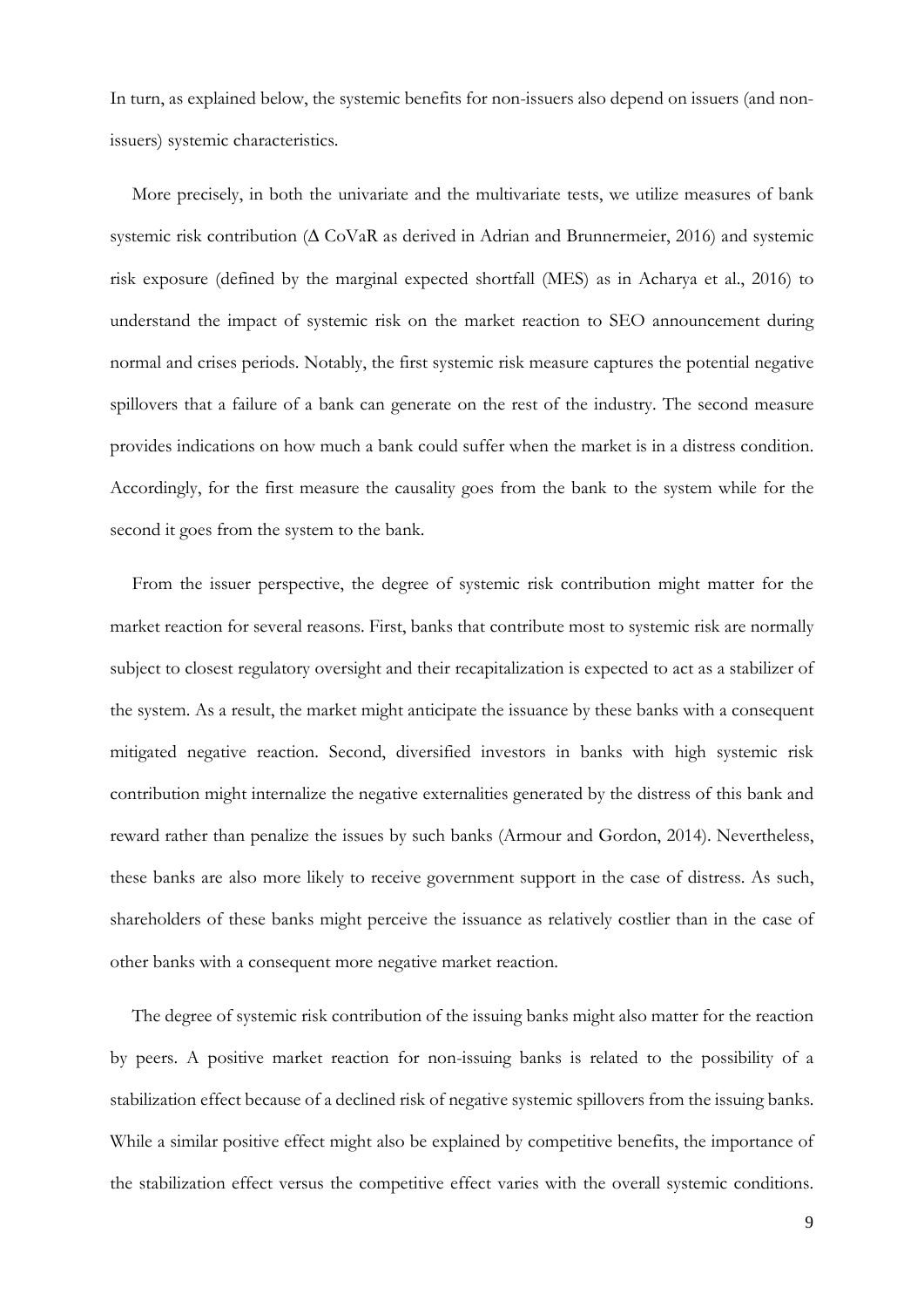Under the system stabilizing channel we would expect that issues by high systemic risk contribution banks have a stronger positive effect on non-issuers in times of systemic distress, since these are the periods when the system stabilizing effect generates strongest positive externalities for the peers. Under the competition channel, we expect a stronger positive effect of the SEO announcement of high systemic risk contribution banks on the stock returns of peers in normal times, since competitors are typically in sound conditions during such periods and can take advantage of the distress of a systemic player.

In contrast to the two channels discussed above, the contagion channel implies that issues by banks with a high systemic risk contribution should be perceived as particularly negative by peer shareholders since they reveal information about banks which are highly relevant for the system as a whole and this should be especially the case in periods of systemic distress.

The stabilization and the competition channels also differ in their predictions of how nonissuing banks differently react when they show a different degree of systemic risk contribution. In the framework of the competitive channel, the systemic risk contribution of the non-issuing bank should not matter for its reaction to an SEO announced by a peer while the system stabilizing effect implies that, especially in times of crises, shareholders might anticipate that they will need to issue equity as other banks with a large systemic risk contribution in response to supervisory pressure.

Finally, in terms of systemic risk exposure, it is likely that the issuance by banks with high systemic risk exposure leads to larger negative CARs around SEO announcement. Essentially, the shareholders of such more vulnerable banks might attach particular importance to the negative information revealed by the issue and this could be especially the case in times of systemic distress. With regard to the effect of such issuances on peer banks, they might lead to lower stabilization and competitive benefits, and consequently to a stronger contagion effect, to the extend they are a seen as anticipating extremely severe industry conditions. Furthermore, the degree to systemic risk exposure of a non-issuing bank could also be relevant for the market reaction. Non-issuers with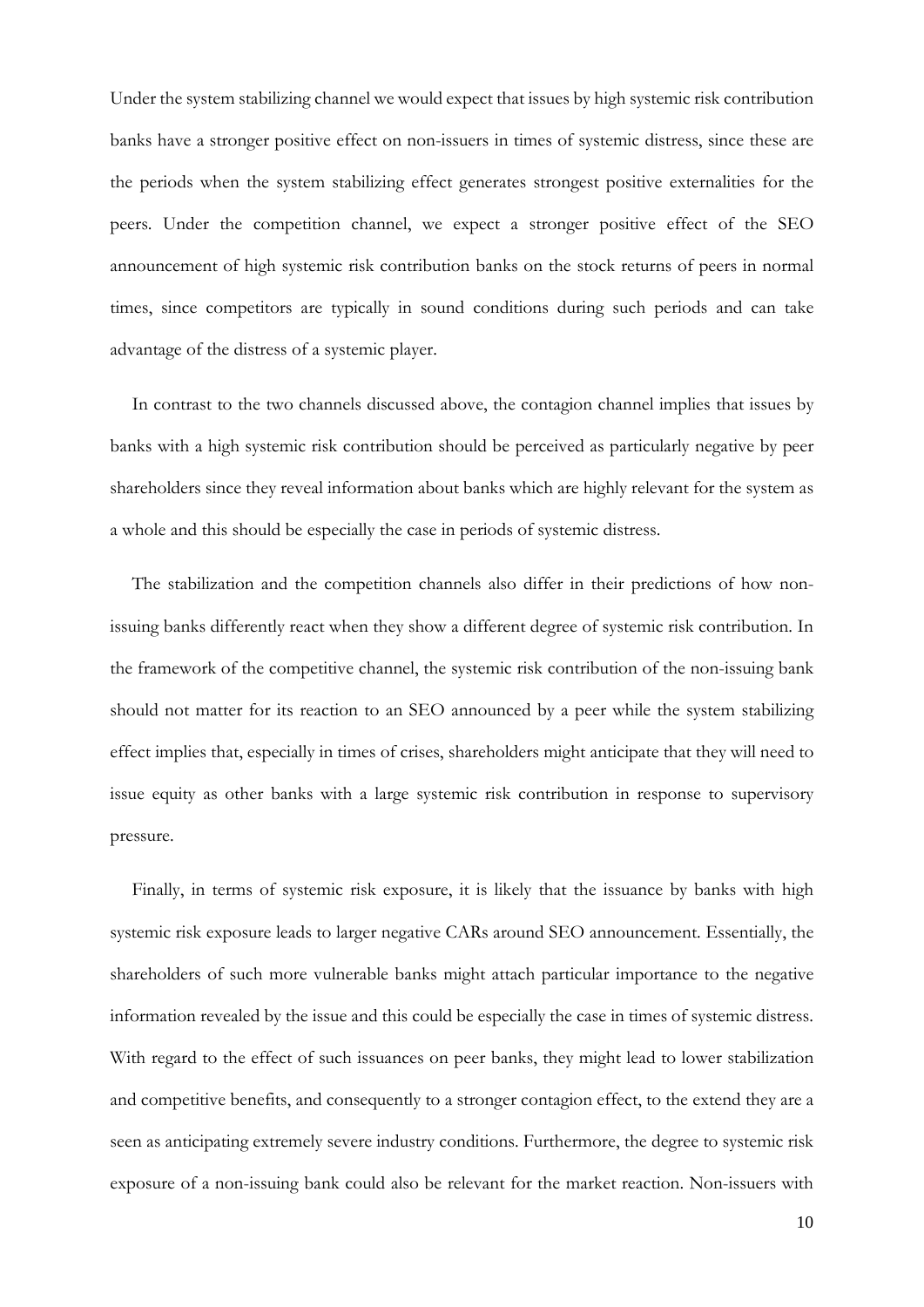high systemic risk exposure, especially during crisis periods, might anticipate the need to raise equity in the market as already done by other banks and, therefore, show lower abnormal return around the peer's SEO.

#### *3.1 Univariate Analysis*

The point of departure of our univariate tests is a standard event study methodology to compute bank cumulative abnormal returns around the SEO. Our event date is identified by the filing date with the Securities and Exchange Commission (SEC), as this date should signal the point in time when the information about the SEO is released to the market.

We estimate bank abnormal returns via a simple market-adjusted model as shown below:

$$
AR_{it} = R_{it} - R_{mt} \tag{1}
$$

 $\overline{\phantom{a}}$ 

where the abnormal return  $AR_{it}$  of a bank *i* at time *t* is given by the difference of its return  $R_{it}$ and the market return  $R_{mt}$  at time t. We use the CRSP value weighted index as a proxy for the market portfolio returns,  $R_{mt}$ , which is common practice in the literature (see Ergungor et al., 2009, Eckbo, Masulis and Norli, 2007, Bruno et al., forthcoming).

The estimated abnormal returns are then cumulated to compute cumulative abnormal returns (CAR), over the event windows (-1,1). The choice of this event window is standard in the literature (Bradley and Yuan, 2013; Ergungor et al 2010) and allows us to account for for both potential leakage of information on the day prior to official filing date as well as for some delayed reaction on the day following the filing. [4](#page-12-0)

The choice of using the market adjusted return model (instead of the more conventional market model which also adjusts return for beta risk) is especially appropriate in the context of an analysis

<span id="page-12-0"></span><sup>4</sup> In order to control for informational leaks prior to the official filing date we have also re-run the model using (-3,3), (-1,0) event windows. The estimations, which are not reported here in the interest of brevity generate similar results. For the sake of robustness we also replicate the estimations using (0,1) CAR windows achieving again qualitatively similar findings.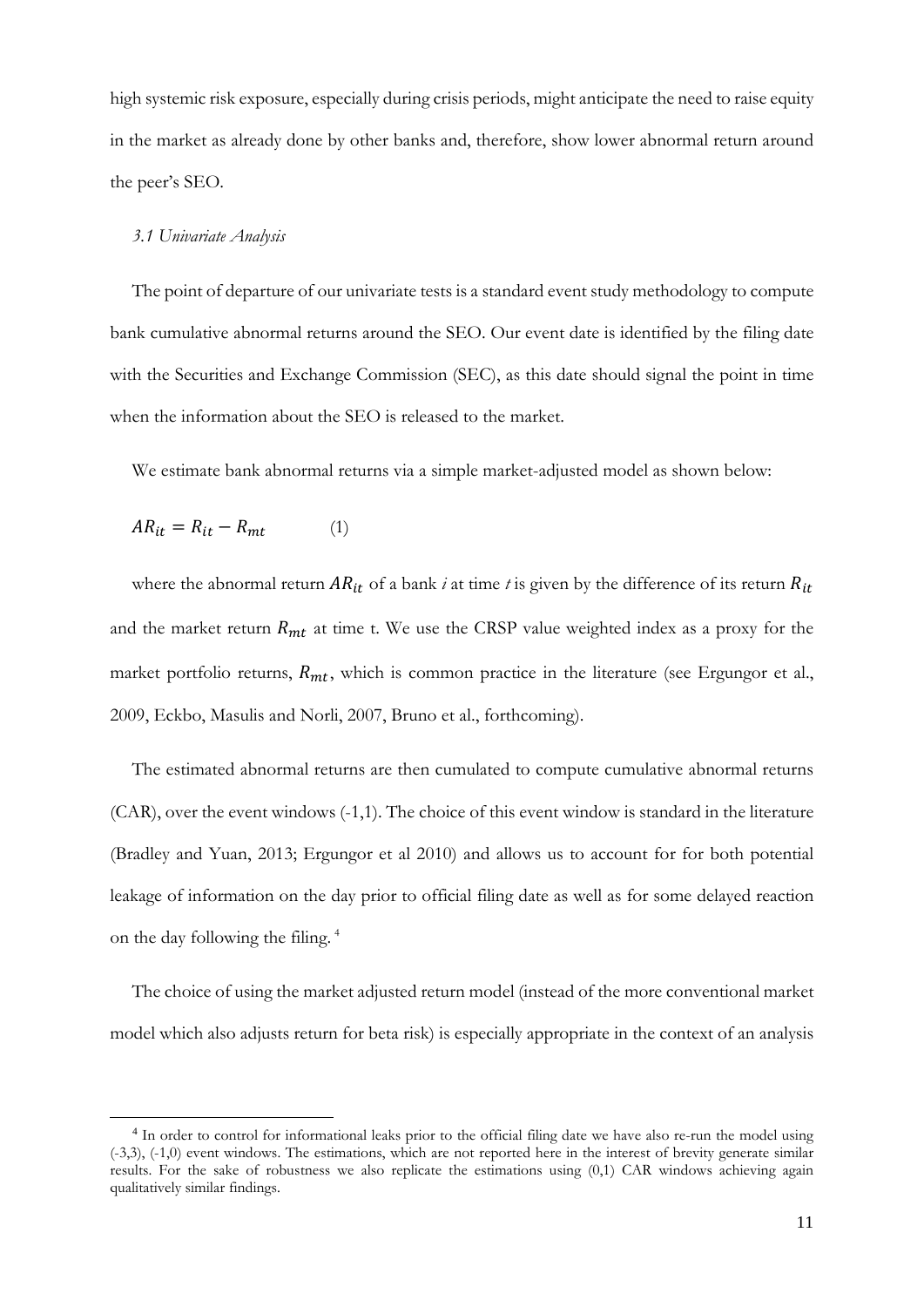that aims at investigating the reaction of non-issuing banks, and not only the reaction of issuing banks, to SEO announcement. Specifically, the use of a more conventional market model would impose to estimate the market betas for each non-issuing bank via the identification of "a clean estimation window" for each SEO; that is, an estimation window that does not contain further SEO announcements, or in fact any other relevant events. This appears, however, problematic as bank SEOs, as shown in Figure 1, tend to cluster in specific time periods, with the average distance between an SEO announcement in our sample and the following one of only 18 calendar days. This implies that for peers we have multiple events in almost every period that could be used for the estimation of the expected returns using the standard market model. As argued by Fuller et al (2002) the presence of other events in the estimation window reduces the meaning of the betas derived from the market model and thus threatens the interpretation of abnormal returns generated using this approach.

More precisely, the estimated betas are biased if the estimation period includes alternative events, because the observable stock returns during the estimation period would actually reflect unaccounted abnormal returns related to the events taking place during the estimation period. Since, as shown by Brown and Warner (1980), the simple market-adjusted model used here does not perform worse relative to more sophisticated models for short event windows, in our case the disadvantage of the market model stemming from the absence of clean estimation windows outweighs its negligible potential benefits.

We apply the event study for all issuers' and peers' observations as well as for subsamples of observations that are chosen to reflect systemic conditions and degree of systemic risk at the bank level.

More specifically, we rerun the univariate analysis both issuers and peers for subsamples of SEOs in crisis and non-crisis times; for banks with high systemic risk contribution and for the rest of the banks; for banks with high exposure to systemic risk and for the rest of the banks. To confront the systemic and individual risk dimension we also re-run the univariate analysis for the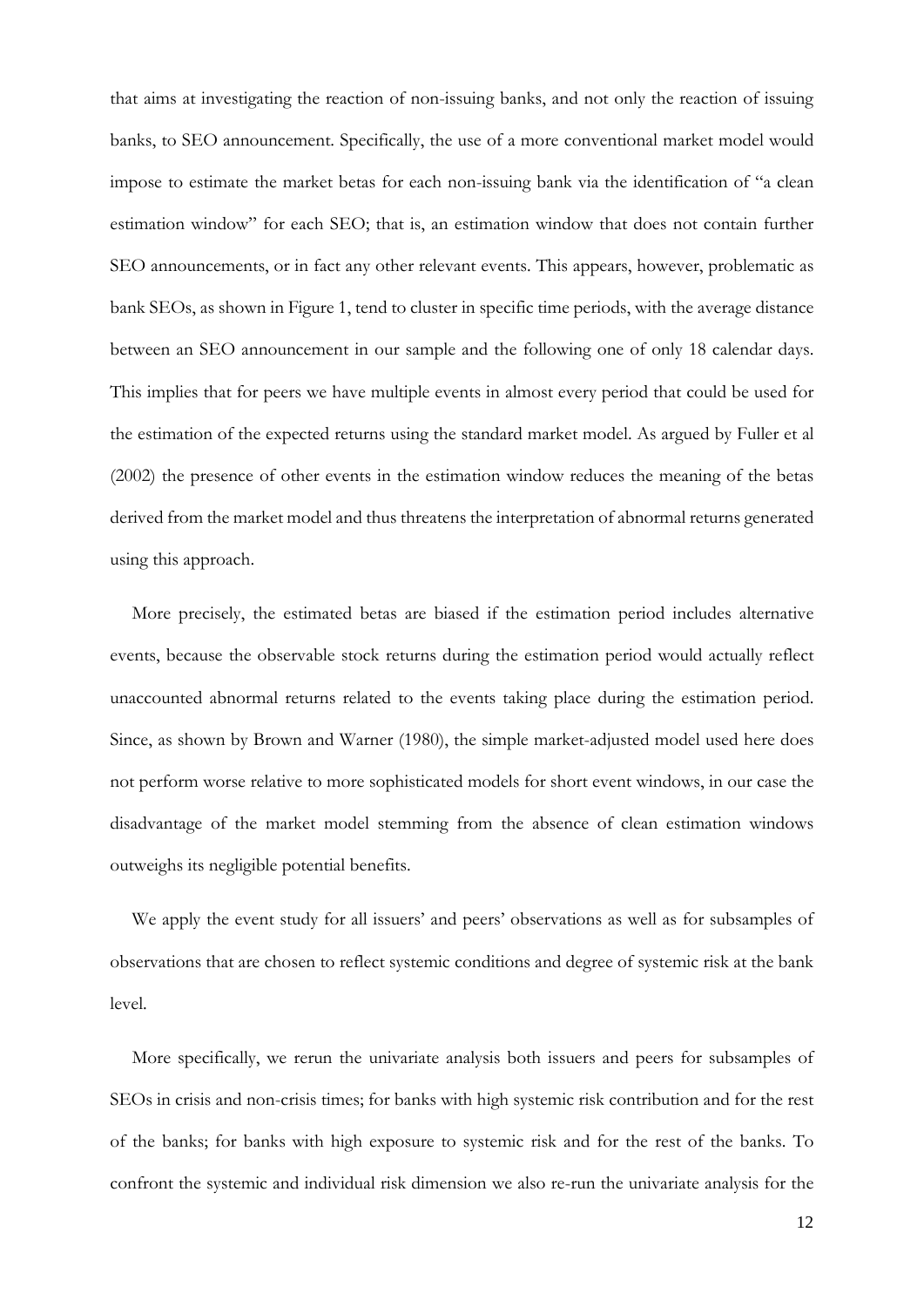subsamples of banks with high individual risk and the rest of the banks. We document the statistical significance of the difference between the estimated CARS across the respective sub-samples via t-tests.

The definition of the subsamples is performed as follows. We identify times of financial system distress using a binary variable (CRISIS) equal to 1 in the periods of bank crises as in Liu and Ngo (2014). Based on the ∆CoVaR measure developed by Adrian and Brunnermeier (2016), we construct a dummy that takes the value of 1 if the  $\Delta$  CoVaR value of the bank in the quarter prior to the SEO<sup>[5](#page-14-0)</sup> is in the highest quartile of the  $\Delta$  CoVaR of all listed banks in the respective year (HIGH SYSTEMIC RISK CONTRIBUTION). That is, in this group we allocate all banks that at a given point of time contribute most to systemic risk generation. All other banks are allocated to the low systemic risk contribution sub-sample.

We use the marginal expected shortfall (MES) as proposed by Acharya et al (2016), to quantify the vulnerability of banks to the occurrence of a systemic shock and construct a dummy variable (HIGH SYSTEMIC RISK EXPOSURE) which takes the value of 1 if the MES value of bank *i* is in the highest quartile of the yearly MES values distribution of all listed banks in the quarter prior to the SEO and 0 otherwise. This dummy, therefore, identifies the banks which are most prone to suffer capital deterioration as a consequence of a systemic shock. All banks with a value of this dummy variable equal to 0 are assigned to the low systemic risk exposure sub-sample.

HIGH INDIVIDUAL BANK RISK banks are defined as those whose standard deviation of daily stock returns for the 60 days prior to the SEO is in the highest quartile of the respective yearly distribution. All other banks are treated as low individual risk banks.

#### *3.2 Multivariate Analysis*

<span id="page-14-0"></span>**.** 

The next step of our analysis consists of conducting cross-sectional regressions to identify potential CAR drivers for the issuing banks and for the peers. The multivariate regression set-up

<sup>5</sup> Bank specific measures are taken with one quarter lag to minimize endogeneity concerns.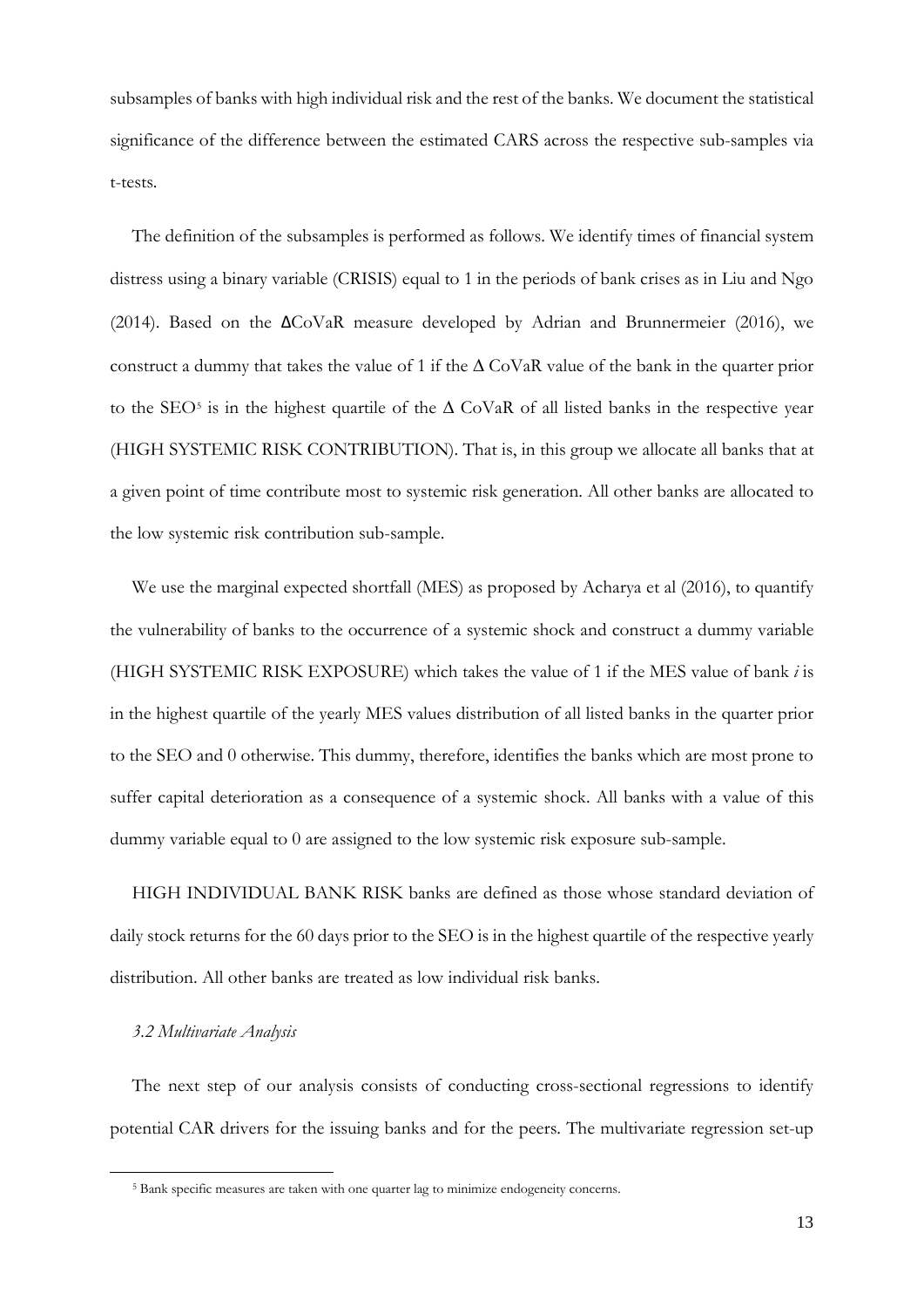allows us to examine the ceteris paribus effects of systemic risk and systemic conditions as well as their interactions.

We start by estimating via OLS the following model of the driver of CARs for issuing banks:

$$
CAR \ (-1,1)_i = a_0 + a_1 SYSTEMIC \ RISK_i + a_2CRISIS + a_3X_i + \varepsilon_i \tag{2}
$$

as well as an analogous model for the peer banks' abnormal returns:

$$
CAR (-1,1)_p = b_0 + b_1 SYSTEMIC \; RISK_i + b_2 SYSTEMIC \; RISK_p + b_3X_i + b_4Z_{p_1} + b_5CRISIS + \mu_p \tag{3}
$$

where  $CAR$  (-1,1)<sub>i</sub> and  $CAR$  (-1,1)<sub>p</sub>, are the cumulative abnormal returns for the (-1,1) window for the issuing bank and the peers of the issuer, respectively. SYSTEMIC RISK<sub>i</sub> (SYSTEMIC RISK<sub>p</sub>) are the indicators of systemic risk contribution or exposure for the issuer (peers) defined via the HIGH SYSTEMIC RISK CONTRIBUTION and HIGH SYSTEMIC RISK EXPOSURE dummies introduced in the previous section, CRISIS is our indicator variable for systemic conditions,  $X_i$  ( $Z_p$ ) is a vector of characteristics of the issuing (peer) bank;  $\varepsilon_i$  and  $\mu_i$  denote the error terms in the respective models.

The vectors  $X_i$  and  $Z_p$  in the regression models contain variables shown by existing studies to significantly affect abnormal returns. Table 2 presents definition and the descriptive statistics for these variables

## TABLE 2

Specifically, we control for individual bank risk (measured by the HIGH INDIVIDUAL RISK dummy described above. We expect that issues by high individually risky banks that are considered more opaque generate stronger negative market reaction for both the issuing banks and the peer banks. Furthermore, high individual risk peer banks might be less able to enjoy competitive effects but can potentially benefit more from the system stabilizing effect of an SEO.

We also include a dummy variable (SIZE) which takes the value of 1 if a bank's total assets are in the top quartile of the distribution in the quarter prior to the SEO. This variable aims to reflect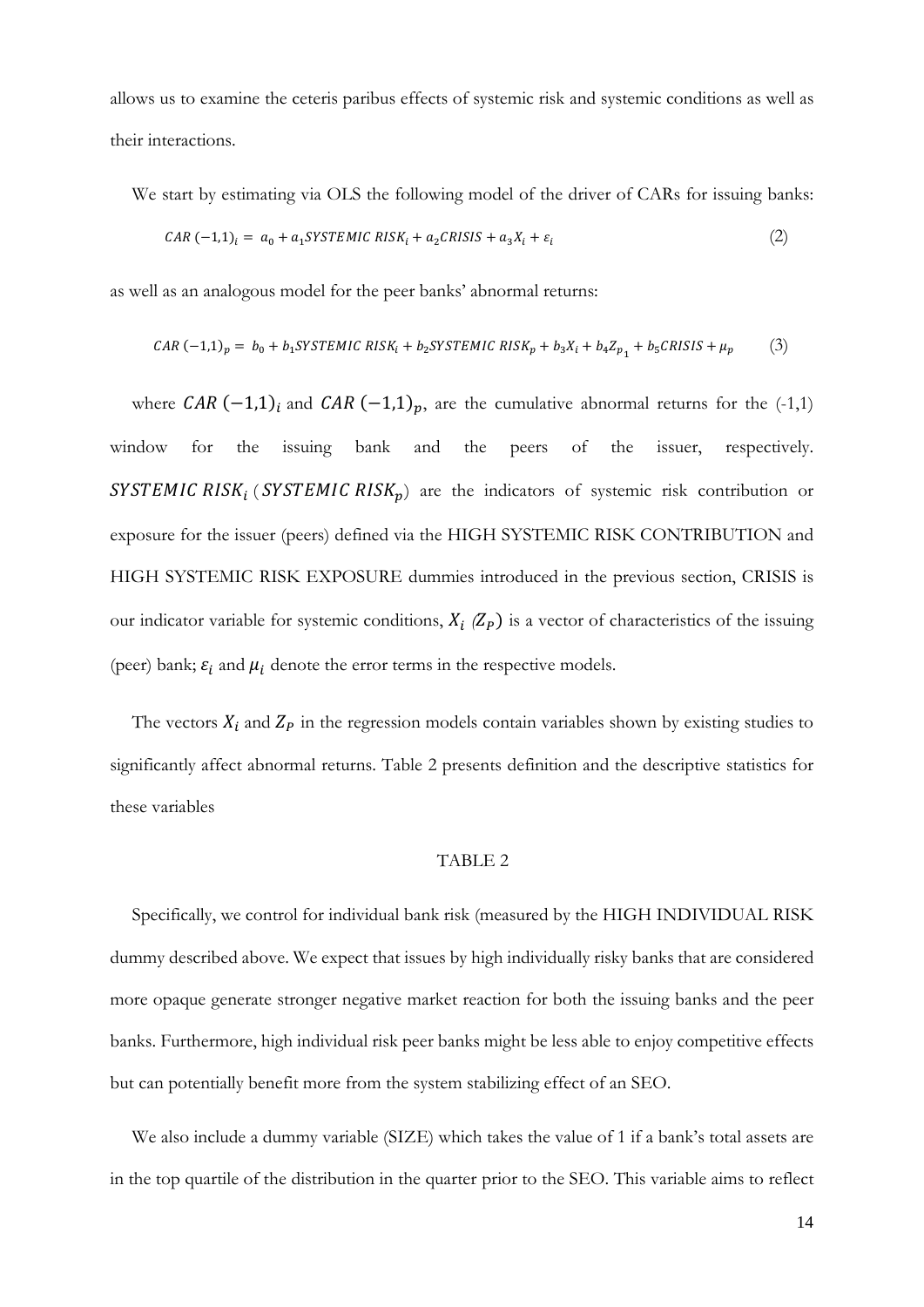the impact of being a particularly large bank on the stock market reaction to an SEO. The fact that we compare total assets for each period accounts for changes of average bank's size over time and thus presents a time specific ranking of bank size.[6](#page-16-0) We expect that, after controlling for systemic risk measures, SEOs by very large banks generate lower abnormal returns by the issuing bank as large banks are viewed as more opaque institutions for which the release of adverse information via the SEO has stronger effects. Less is the importance of the size of peer banks. Larger banks, due to their larger market share, might experience stronger positive reaction if the competition channel is at work but they might also because of their opaqueness face stronger negative reaction in terms of contagion.

Furthermore, we include in the models a dummy (POORLY CAPITALIZED) that takes a value of 1 if the capital ratio, measured as a ratio of stockholders' equity to total assets in the quarter prior to the SEO, is smaller than the lowest quartile of the capital ratio distribution across all sample banks in this respective quarter. This definition allows us to control for time variation in the distribution of bank capitalization which might be driven by both changes in regulation as well as by market discipline. Previous studies show that the market anticipates the issuance by poorly capitalized banks and this mitigates the negative reaction around the announcement.

An additional variable, MOMENTUM, is defined as the cumulative abnormal return over the 60 days prior to the SEO, as in Cornett and Tehranian (1994). The inclusion of this variable is aimed to control for stock price inertia, as documented by Asquith and Mullins (1986), who report that CARs around announcement dates of equity issues are positively correlated with CARs preceding the issue period. This might indicate that issues only take place when the stock is overvalued and allows to control for discretion of the issuing bank with regard to the timing of the issue.

 $\overline{\phantom{a}}$ 

<span id="page-16-0"></span><sup>6</sup> In unreported tests we also employ a continuous measure of bank size defined as the natural logarithm of total assets. Results are qualitatively the same, nevertheless the statistical significance of this continuous size measure is somehow lower, suggesting that the market reaction to particularly large banks' SEOs is indeed systemically different.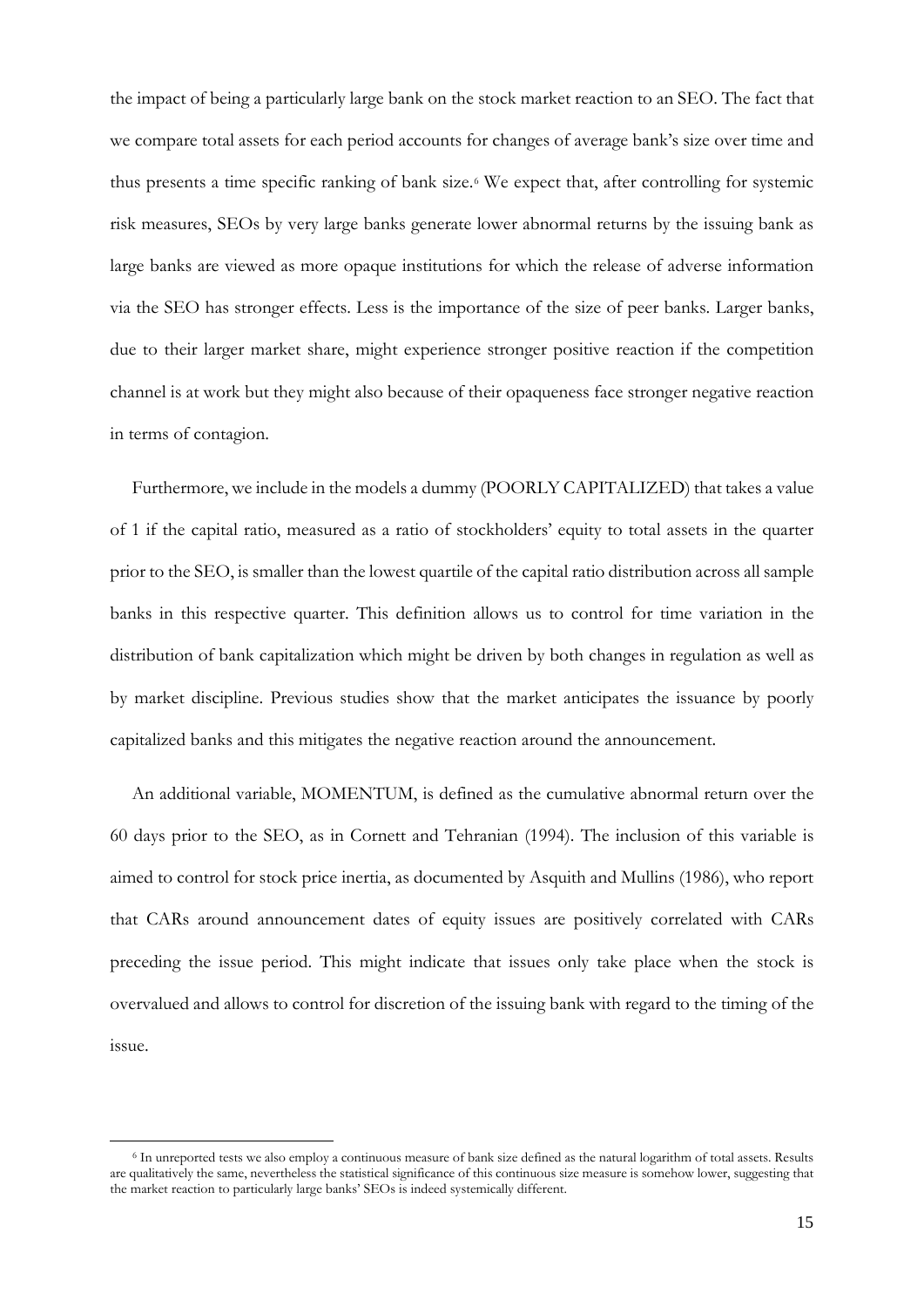We next include the size of the SEO in terms of proceeds relative to total common equity (PROCEEDS). Larger SEOs signal not only deeper challenges faced by the issuing banks and thus more negative information but also a serious effort to use new equity in order to generate capital buffers.

Finally, we account for the fact that the peers' reaction might depend on the degree of similarity of the peer with the issuing bank. Specifically, we introduce a dummy variable (SAME STATE) which is equal to 1 if the peer's headquarter is in the same state as the one of the issuing bank. Two other variables control for similarities in business models between the issuer and the peer banks. The first is a dummy (SAME FUNDING MODEL) equal to one if both banks are in the same quartile of the yearly distribution of the ratio between retail deposits and total liabilities in the quarter prior to the SEO. In this case the dummy variable takes the value of 1, otherwise it is equal to 0. Similarly, we construct a dummy (SAME INCOME MIX) equal to one define a bank to be a close competitor of the issuing bank in terms of fee vs interest income mix if the both banks are in the pre-SEO quarter in the same quartile of the yearly distribution of the ratio between noninterest income to total income. A fourth variable controls for similarities in terms of banks size (SAME SIZE) and it is defined by a dummy equal to one when both the peer and the issuing bank are in the pre-SEO quarter in the same quartile of the yearly distribution of total assets.

#### **4. Cumulative abnormal returns around SEO**

#### *4.1 Univariate results: Market reaction for Issuing banks*

We start by documenting the event studies results for the full sample of issuing banks. We then proceed by providing univariate tests for subgroups of issuers for which our conjectures with regard to aggregate systemic distress and bank systemic risk suggest that the SEO effects might vary. The results of these univariate estimations are presented in Table 3.

#### TABLE 3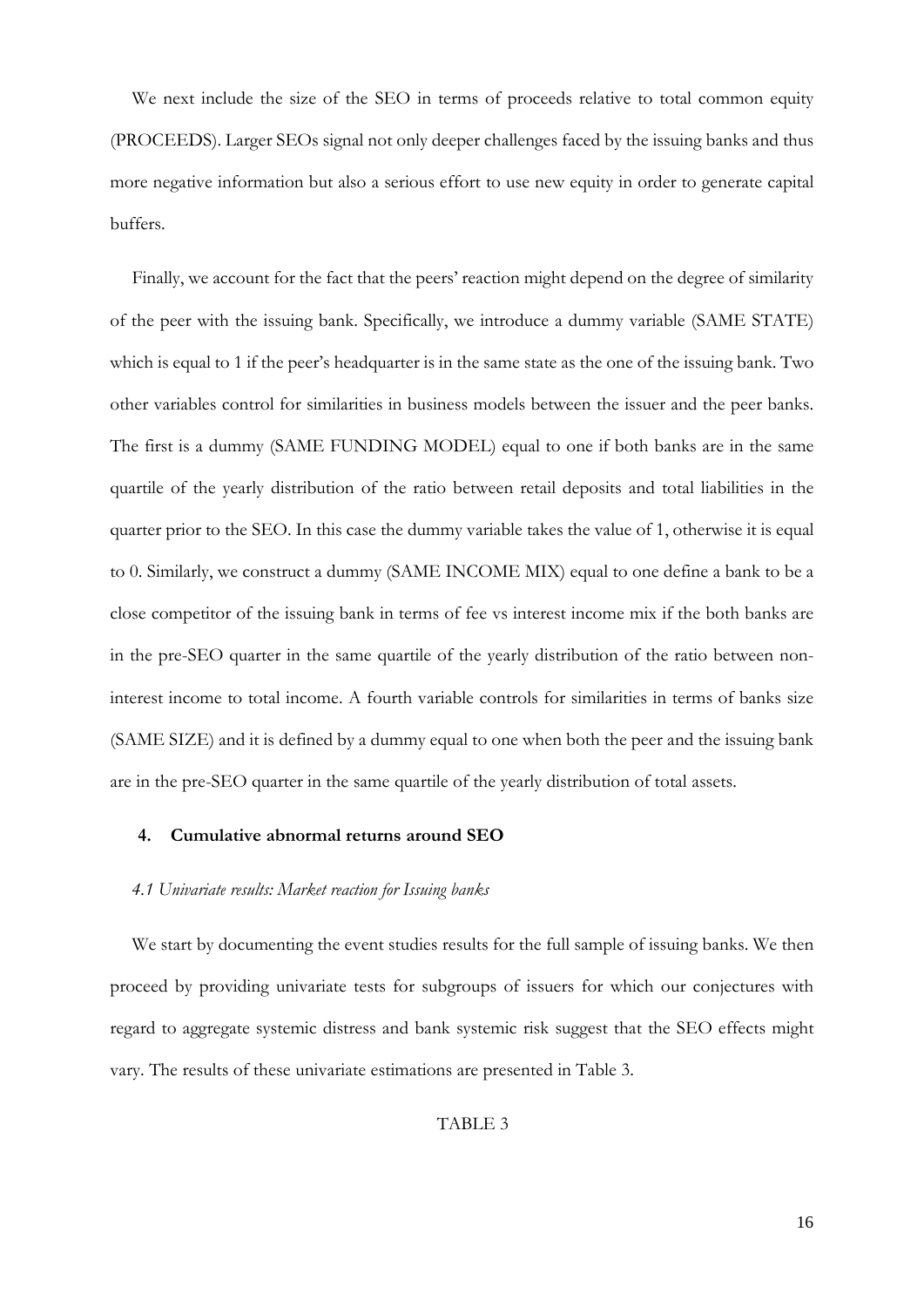Our baseline results for the full sample period, reported in column 2) of Table 3, are generally in line with the existing literature and confirm the average negative effect of the SEO announcement on the stock price of the issuing banks: An SEO announcement generates negative abnormal returns of 1.45%. The reaction is particularly negative for banks with a strong exposure to systemic risk which can be attributed to the higher vulnerability of such banks and thus the more intense attention that shareholders in such institutions pay to adverse events. By contrast, the difference between the abnormal returns of issuing banks with high systemic contribution and such with low systemic risk contribution is statistically insignificant, suggesting that the "penalty" from the SEO announcement on average does not depend on the systemic spillovers generated by the issuing bank. The same is true for bank individual risk.

The results for the full sample period, however, hide significant differences over time that depend on the degree of systemic stability within the banking industry. Specifically, as shown in column 4) to 6), the reaction is in most cases significantly more negative in periods of banking distress. In particular, the results which differentiate between issuing banks with high systemic risk exposure and the rest of the issuers show that the former banks report a significantly more negative reaction during period of systemic distress. Nevertheless, abnormal returns are at the lowest average level (at -5.01% almost three times as negative as in the average case) when banks that are individually riskier issue in distress periods; namely, when opaqueness is highest both at the individual bank and at the systemic level. All these findings are consistent with the notion that an SEO reveals adverse information about the issuing bank and this adverse information is valued most when the degree of opaqueness of the issuing bank (that is for banks with high individual risk) and of the system as a whole (in time of systemic distress) is most intense.

The stock market reaction to issuing banks with high systemic risk contribution is more differentiated. For such banks the difference between crisis and non-crisis times' abnormal returns in not statistically significant. This finding suggests that the released adverse information during crisis times is not received significantly more critically than during normal times when an issuer has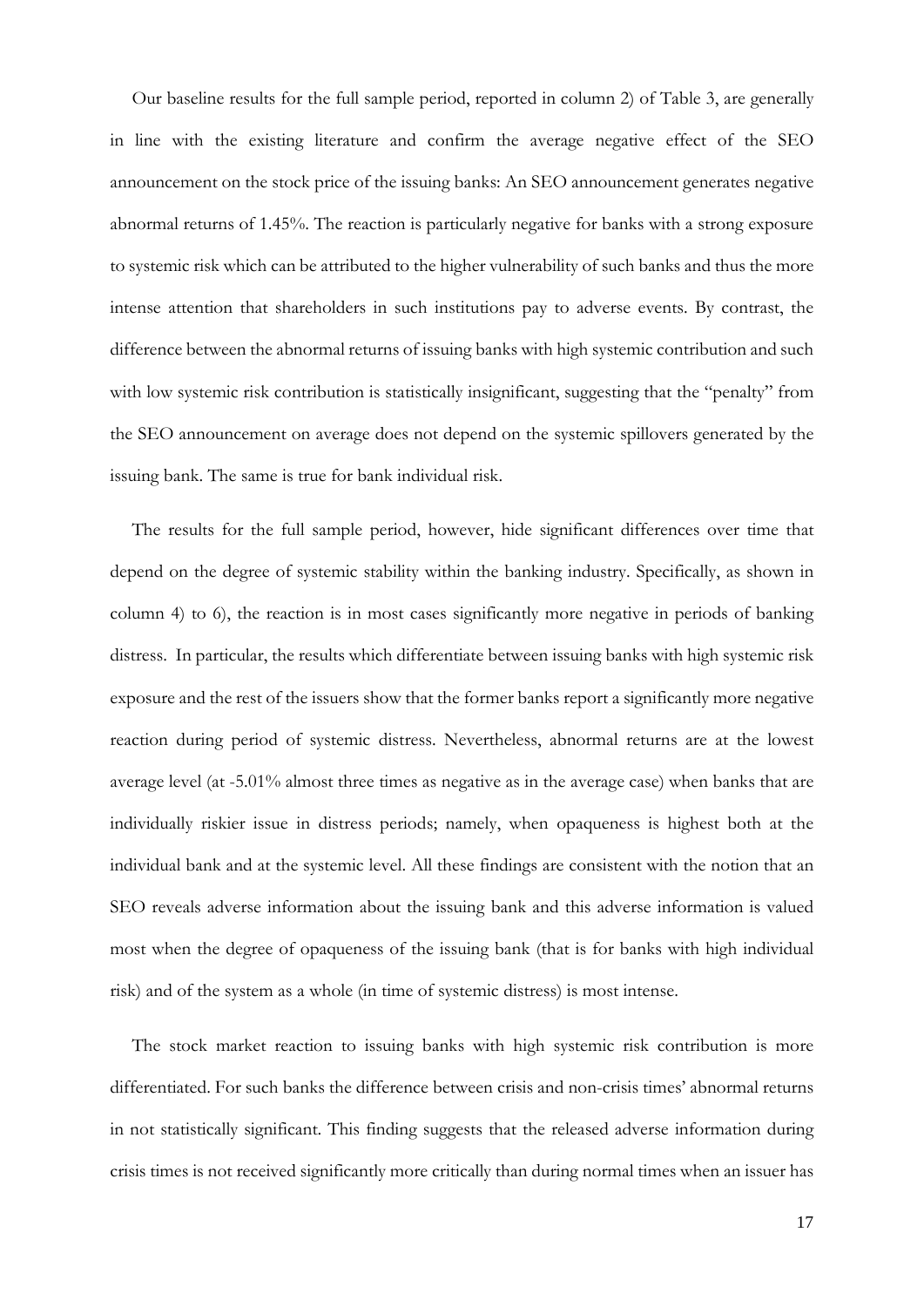a high systemic risk contribution. Essentially, for banks with high systemic risk contribution the negative effect of announcing an SEO during a crisis is counteracted by the positive effect that the issuance generates on the system; an argument which according to Armour and Gordon (2014) should mitigate the negative reaction to SEO by banks with the potential to generate more negative systemic spillovers.

#### *4.2 Univariate results: Market reaction for Peer banks*

Turning to the results concerning the peers' banks reaction to the SEO announcement, that we report in Table 4, we find evidence of positive average CARs of about 17 basis points. When we separate periods of systemic distress from normal time periods we find that the positive reaction of peers' stock returns to an SEO announcement is significantly lower during crisis times (0.09% vs 0.23%). This finding is consistent with the intuition that at the industry level, though lower, the benefits of SEOs remain also in the presence of conditions of systemic distress even where competitive benefits are expected to be marginal.

#### TABLE 4

Additional tests show that the abnormal returns tend to significantly vary with the characteristics of the issuing bank both in normal and in crisis times and provide indications on the importance of the stabilization effect of the SEO. The positive effect of the SEO announcement on peers' stock is larger when the issuer shows a higher systemic risk contribution. This result, therefore, suggests some benefits stemming from the SEOs of banks that are relevant in terms of systemic externalities. In short, while the issues by banks with high systemic risk contribution reveal negative information about the state of the industry, they seem also to be perceived as a stabilizer of the whole system with the consequence to benefit non-issuing banks.

The result with regard to high systemic contribution of the issuing banks is in sharp contrast with the findings we observe when the issuer has a high systemic risk exposure. In this latter case, the positive reaction is significantly lower relative to that of the rest of the sample (0.06% vs.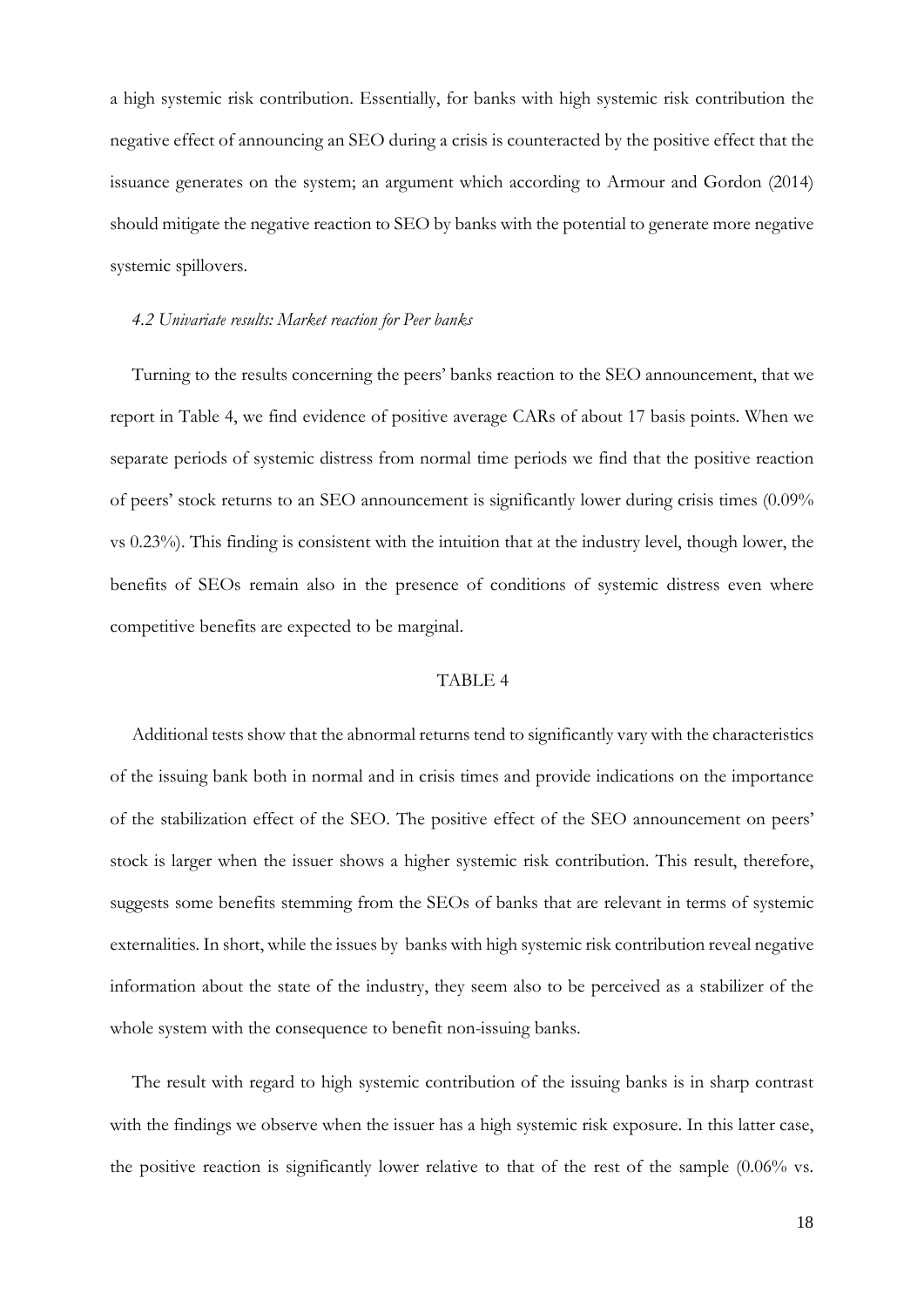0.25%). The difference between the high systemic risk contribution and high systemic risk exposure results is again indicative of the trade-off between the negative signal stemming from the release of adverse information and the system stabilizing effect of the issue, the latter being more pronounced for banks with high systemic risk contribution.

Further differences in the market reaction are also related to the characteristics of the peer banks as shown in panel B of Table 4. Peer banks that react more positively to the issuance tend to have lower systemic risk both in terms of contribution and in terms of exposure. Furthermore, for both systemic risk measures, low systemically risky banks show positive abnormal returns in both normal times and crisis periods, although the presence of negative systemic conditions mitigate the potential competitive benefits. By contrast, banks with high systemic risk contribution or exposure show average positive abnormal return around the announcement only during normal time. During crisis periods, peer banks with high systemic risk contribution show negative abnormal returns. This is not surprising given that these banks are expected to be subject to a closer regulatory attention and this might increase the pressure to issue equity in a crisis and limit the benefits of new competitive opportunities. For peer banks with high systemic risk exposure there is no evidence of any significant reaction around the announcement.

The information offered by the two systemic risk measures is different from that provided by individual bank risk. In this case, we find positive abnormal returns only for highly risky banks. This result is again consistent with the notion that the positive peer effects are driven by system stabilizing rather than by competition effects, since the competition channel is not consistent with the fact that high risk banks benefit most from a peer's SEO during crisis times.

In sum, the results of the event study for the peer group shows a prevalence of industry benefits from SEOs in contrast to the findings reported in early study (see Slovin et al., 1992). Furthermore, they also provide novel insights on the reasons behind this effect. They especially underline the positive externalities generated by equity issues of banks with high systemic risk contribution, a result consistent with Armour and Gordon (2014). That is, while the extant literature describes the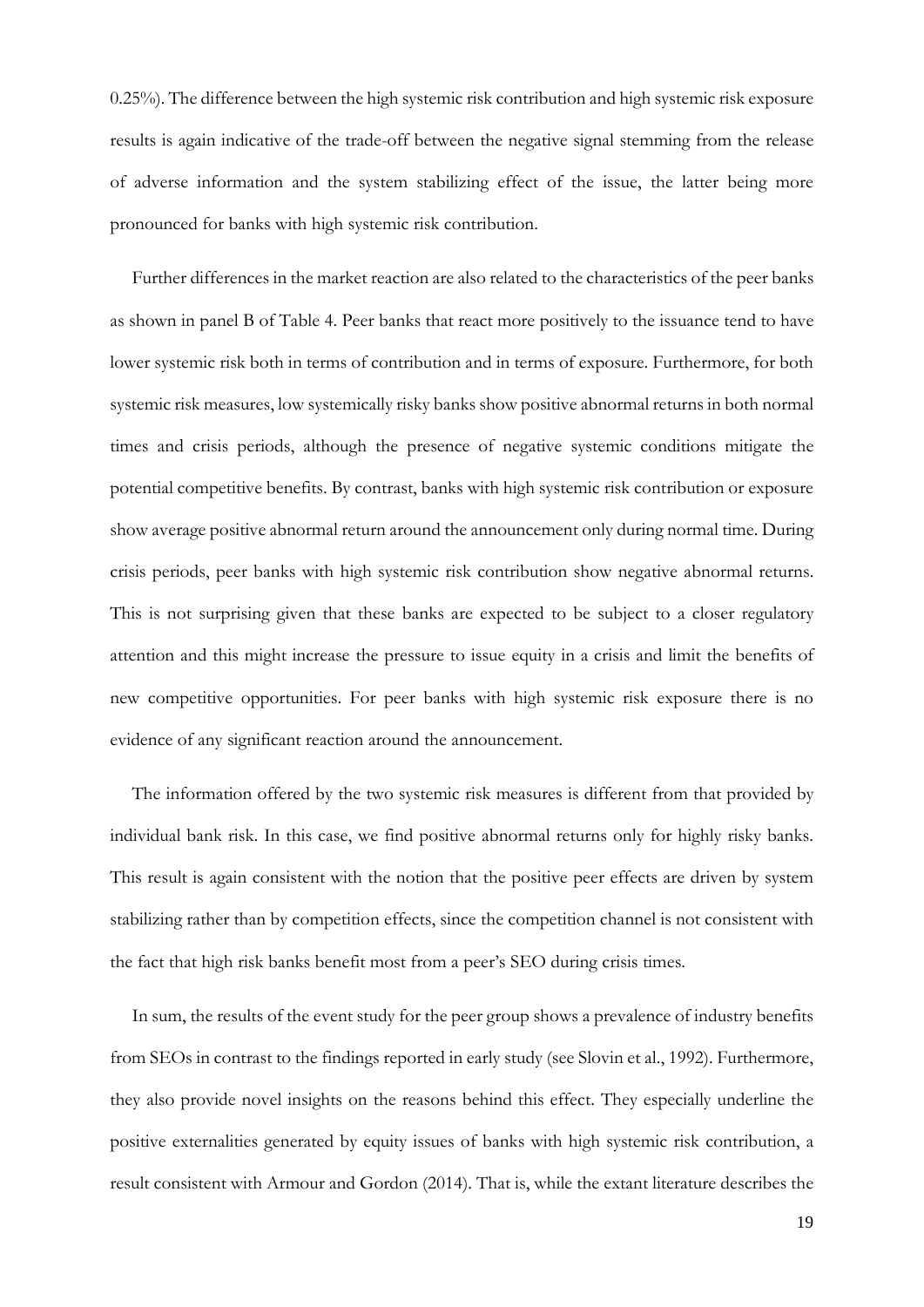effect of equity issues on non-issuing banks so far as being either driven by the negative information about the system that is revealed through the SEO or by the positive information for the peers that is driven by the improved competitive prospects opened by the distress of a competitor, we document an additional spillover that is based on the positive externalities generated by recapitalizing banks with higher systemic risk contribution especially during banking crises.

#### *4.3 Multivariate results*

In this section we employ the regression models described by equations (2) and (3) to explore the joint interplay of systemic conditions and systemic risk in the determination of the trade-off between positive and negative information contained in the SEO announcement. The results of the regression analysis are presented in TABLE 5, where the first two columns refer to the full sample of observations for issuers and peers, respectively, while columns 3-6 differentiate for issuers and peers between crisis and non-crisis times. These results confirm the main findings of the univariate event study analysis but also allow us to quantify the effects of different combinations of the covariates and derive ceteris paribus conditions.

#### TABLE 5

Consistently with the event study results, the results presented in the first two columns of Table 5 indicate that an SEO reveals mostly negative information about the issuer and on average positive information about the peers. However, the observable general reaction emerges as the outcome of the combination of positive and negative effects of various covariates.

In terms of issuing banks, column 1) of Table 5 documents a negative although statistically insignificant coefficient of the constant term, but more importantly we find statistically significant negative coefficients for the CRISIS variable and a positive effect for the dummy variable identifying banks with high systemic risk contribution. This result (which could not be significantly diagnosed in the univariate framework) is consistent with the argument of Armour and Gordon (2014) that diversified shareholders in systemically important banks internalize the positive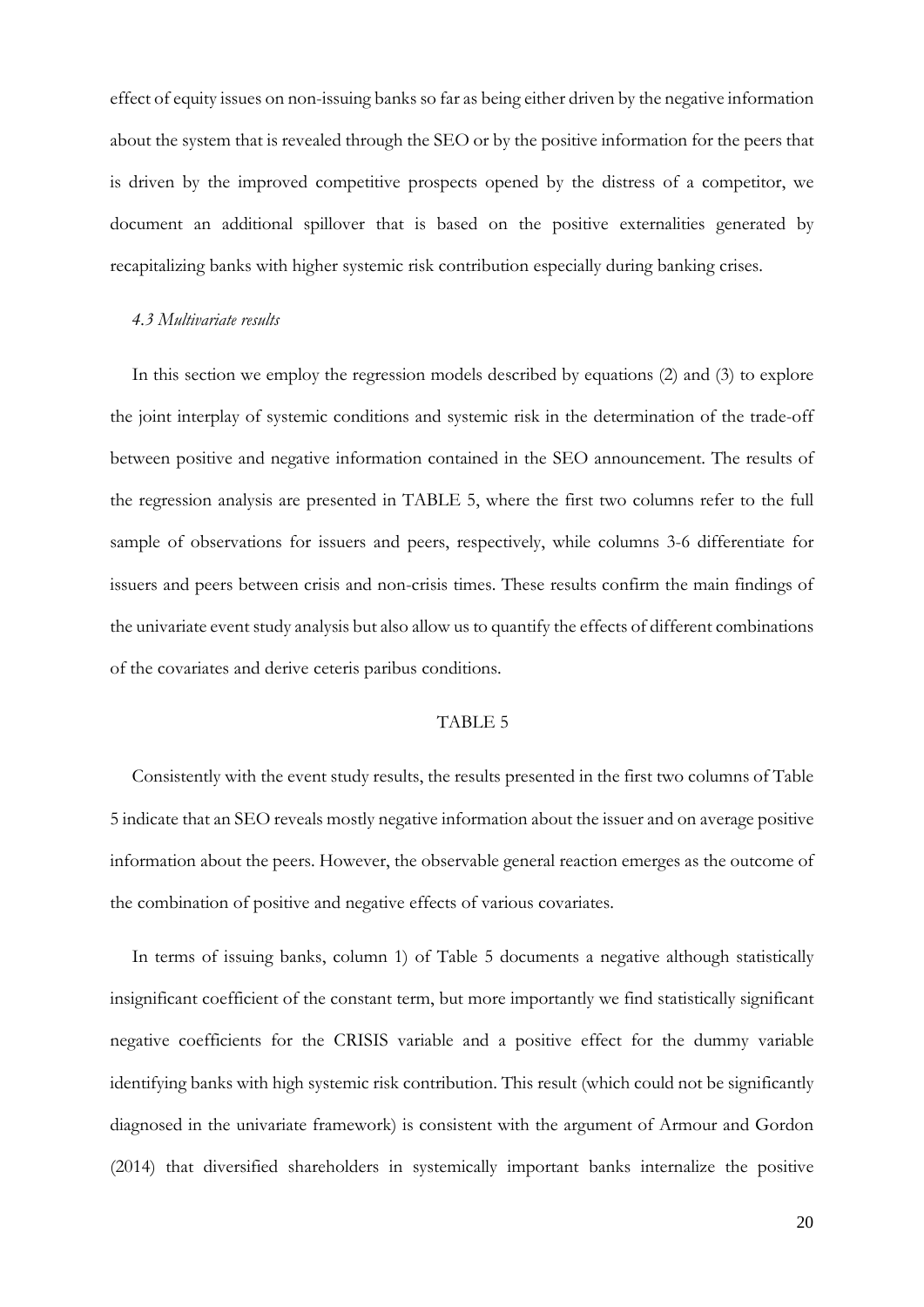externalities that equity issues by such banks exert on the system. This conjecture is further confirmed by the fact that the positive effect of systemic contribution is exclusively driven by crisis time issues.

While systemic risk exposure does not appear a significant driver of CARs when the analysis is conducted for the full sample, INDIVIDUAL BANK RISK enters the model with a negative and highly significant coefficient. The negative effects of SEOs for the issuing banks seem, therefore, mostly related to the opaqueness of the issuing bank: whenever this is high shareholders react negatively to the release of information about needed recapitalization. release of negative information about the state of the issuer.

Looking at the differences between the results derived from the normal and from the crisis times, we find that the most penalized issues during crisis times are small (and potentially insufficient for sustainable recapitalization) issues by large banks as well as issues by individually risky banks or by banks which contribute less to systemic risk. In essence, an issue during crisis times reveals negative information about the issuer but this negative information is counteracted by the potential of the issue to generate substantial capital buffer for the issuing bank and thus to stabilize the system.

In sum the results for the sample of issuing banks suggest that negative abnormal returns to the stock of an issuing bank are reinforced in instances of high opaqueness, while they are mitigated in cases when shareholders internalize the stabilizing effects of the issue; namely, whenever the issuing bank is relevant for systemic stability.

Turning to the regression results with regard to the peer banks we find that positive effects are generally present – the constant term in the peer-level regressions is significantly positive at about 27 basis points. A closer look at the coefficients of the various regressors underlines that these positive effects are mostly influenced by systemic conditions and bank systemic risk of both the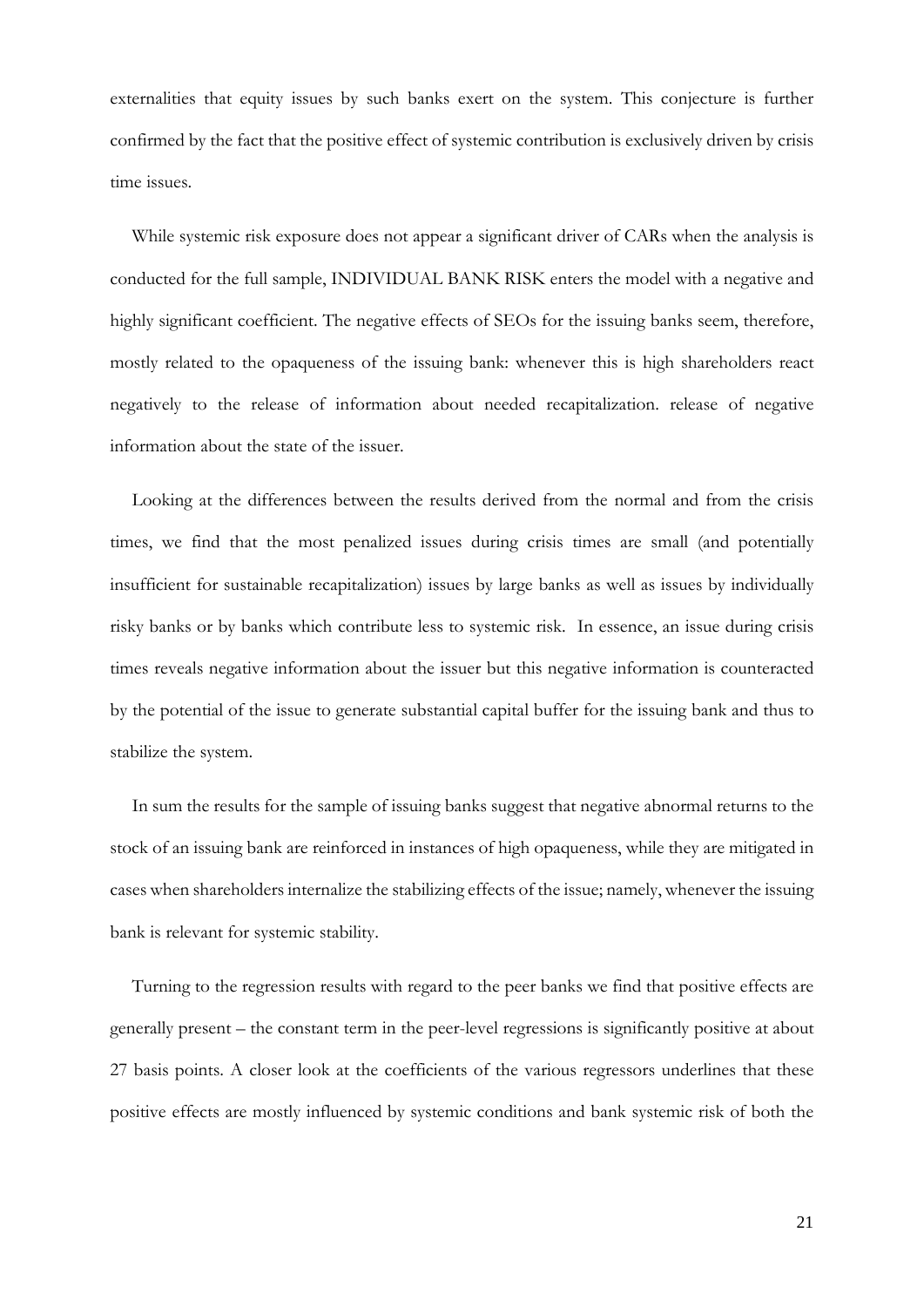issuing bank and the non-issuing banks and are unlikely to be exclusively driven by competition effects.

More specifically, as the univariate tests, the multivariate setting confirms that issues during times of systemic distress generate lower abnormal returns (by about 8.5 basis points) for the peer banks. Furthermore, as in the case of the issuer regressions, we find evidence of larger abnormal returns when the SEOs involve banks which contribute most to systemic risk substantially more but only if the issuance occurs during crisis times. The fact that this positive effect is again exclusively driven by the SEOs which take place during a crisis seems to validate the importance of the system stabilizing channel. As mention earlier, if the competitive channel were the driving force of the observed positive market reaction, we would have observed that SEOs by banks with high systemic risk contribution should generate higher peers' abnormal returns especially in normal rather than in crisis times.

In terms of systemic risk exposure of the issuing banks, we find evidence of lower abnormal returns for non-issuing banks both during normal and distress conditions. Nevertheless, the coefficient assigned to the dummy identifying issuers with a high systemic risk exposure is smaller in the crisis regression. This might again indicate that the negative signal typically associated with the issuance of these banks is somehow mitigated by the systemic benefits of having better capitalized banks during crises.

Moving to the analysis of the systemic characteristics of the non-issuing bank, we do not find that the degree of systemic risk contribution explains cross sectional variation of CARs in any specification. By contrast, as in the univariate tests, we do find evidence of lower abnormal returns for banks that are more exposed to the crisis and consequently are more likely to be required to issue equity in the near future.

In terms of control variables, we find that issues by larger, better capitalized and individually riskier banks reduce peers' abnormal returns when they occur in time of crisis. We interpret these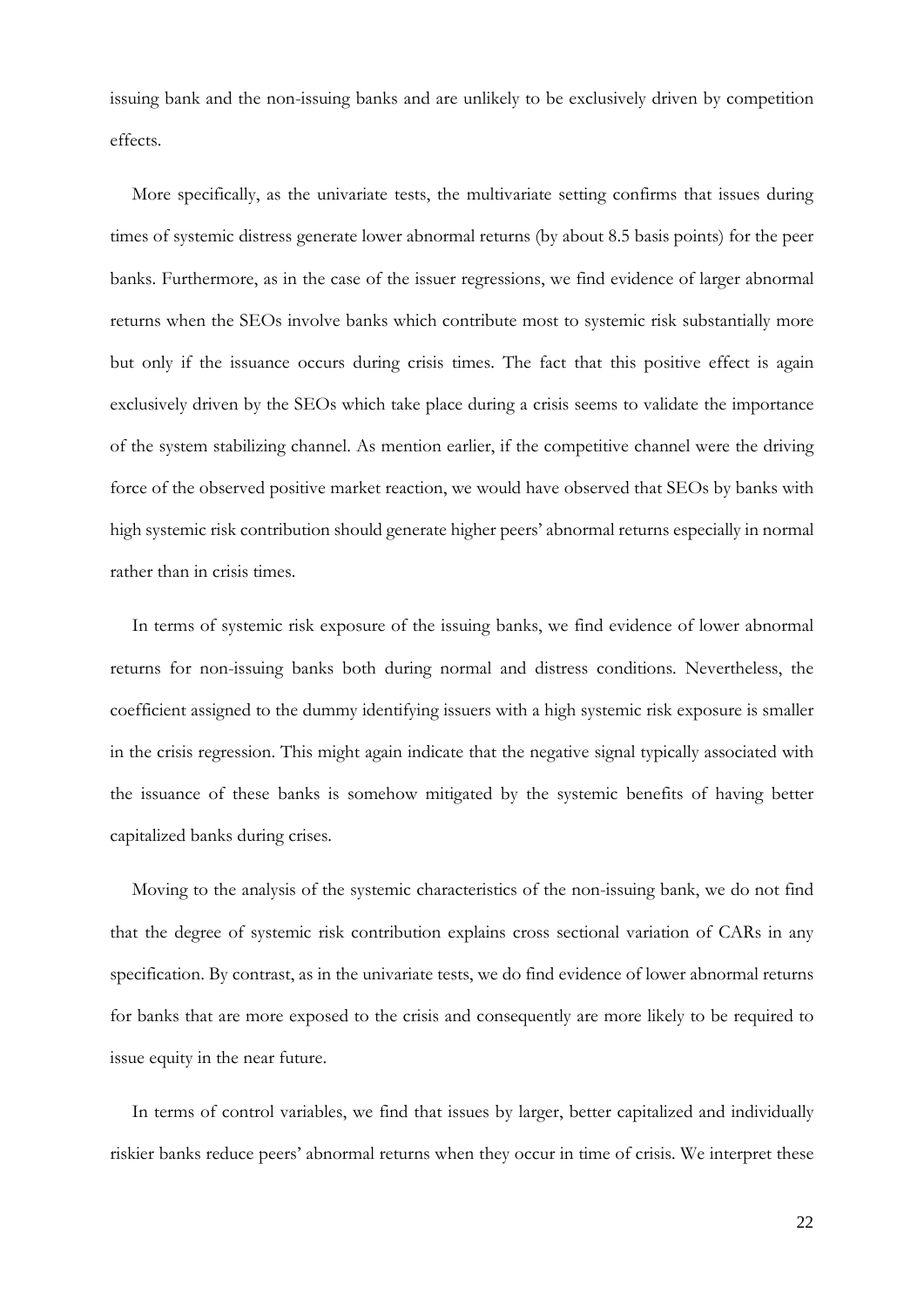findings as consistent with the notion that the negative information contained in an SEO announcement is contingent on the opaqueness of the event. In this sense, issues by risky banks and by large banks should reveal more negative signals while issues by undercapitalized banks should be associated with less opaqueness since they are mostly attributed to regulatory pressure (as in Ergungor et al 2010). Also, we find that larger SEOs in terms of proceeds are associated with a decline in abnormal returns but only in normal times while both the MOMENTUM of the issuer and of the non-issuers lead to larger abnormal returns in any specification.

Furthermore, in terms of peer control variables, our analysis suggests larger abnormal returns for larger and riskier banks especially during systemic crises. These two latter findings seem again to indicate an important role for a system stabilizing channel. If the competition effect were the sole driver of the positive reaction to a peer's SEO, we should not observe that banks with lower potential competitive gains, namely the larger or riskier banks, to benefit most in a crisis.

Last but not least, the coefficients of the SAME STATE, SAME FUNDING MODEL, SAME INCOME MIX and SAME SIZE which control for observable dimensions of rivalry across peer banks are mostly insignificant suggesting that these dimensions do not on average affect the peer banks' stock market reaction to an SEO announcement. More importantly, the systemic risk characteristics of the banks are significant even though we control for these dimensions of observable similarity: a fact which is again consistent with the notion that competitive effects do not explain in full the positive impact of SEOs on peers' abnormal returns.

In sum, the fact - which to our knowledge has not been documented so far- that the reaction to an SEO is contingent on systemic conditions and bank systemic risk is of crucial importance for understanding the systemic effects of SEOs and for assessing the design of policies with regard to efficient recapitalization. The policy debate on whether or not banks should be pressured by regulators to quickly recapitalize assumes that this type of pressure and the resulting issues may generate negative externalities and further destabilize the system in times of distress (see, for instance, Calomiris 2014). Contrary to the assumption of this debate, our results are consistent with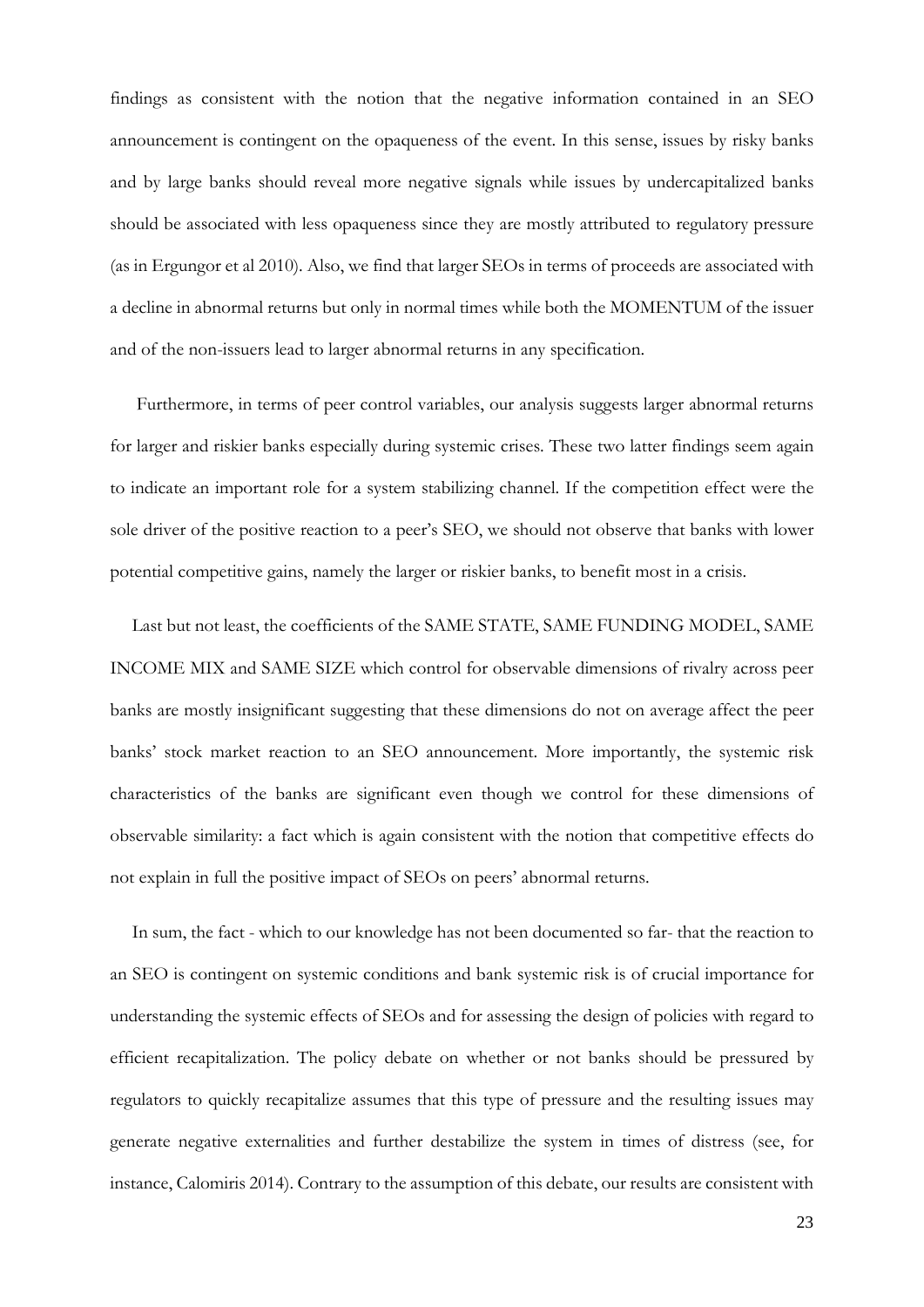the presence of a role for a system-stabilizing effect which implies that under certain condition – especially in times of financial distress - issues by systemically important banks do not exert negative externalities on non-issuing banks independently of any potential competitive effects.

#### *4.4 How does the market reaction to peers' SEO depend on observable similarities across banks*

In our tests we have used the full population of non-issuing banks. Our choice is motivated by several reasons. First, and most importantly, a stabilization effect coming from the issuance due to systemic reasons should be relevant for the full industry, whereas only the competition effect should be primarily confined to non-issuing rival banks with some degree of business similarity with the issuer. Consequently, an analysis simply focusing on the reaction of the competitors of the issuer might omit important interactions between the different channels that drive the abnormal returns. Second, the standard definition of peers in corporate finance studies is based on all firms in the same industry (e.g. Bradley and Yuan, 2013). As a result, by using the same peers' definition as in these studies we can directly compare our results with those offered for non-financial firms. Third, the pre-imposing of peer group definitions depending on observable bank similarities might ignore the fact that the market may not be able to differentiate banks in terms of business similarities especially in periods of high opaqueness such as periods of systemic distress.

Nevertheless, a key assumption of our choice is that all non-issuers have similar consequences from the SEO. Whether observably similar banks react differently to the issuance provides, however, important insight on the relative importance of the different channels that might drive the market reaction and in particular offers indications on the interplay between the stabilization and the competition channel. Therefore, in this section we explore how the reaction of the nonissuers depends on whether the issuing bank is a close competitor in terms of the four dimensions of observable similarities that we employ in Section 4.3: geography, funding model, income mix and bank size. To this end we rerun the regressions described in columns (5) and (6) of Table 5 for the case when the issuer is in the same group as the peer in terms of the characteristics listed above,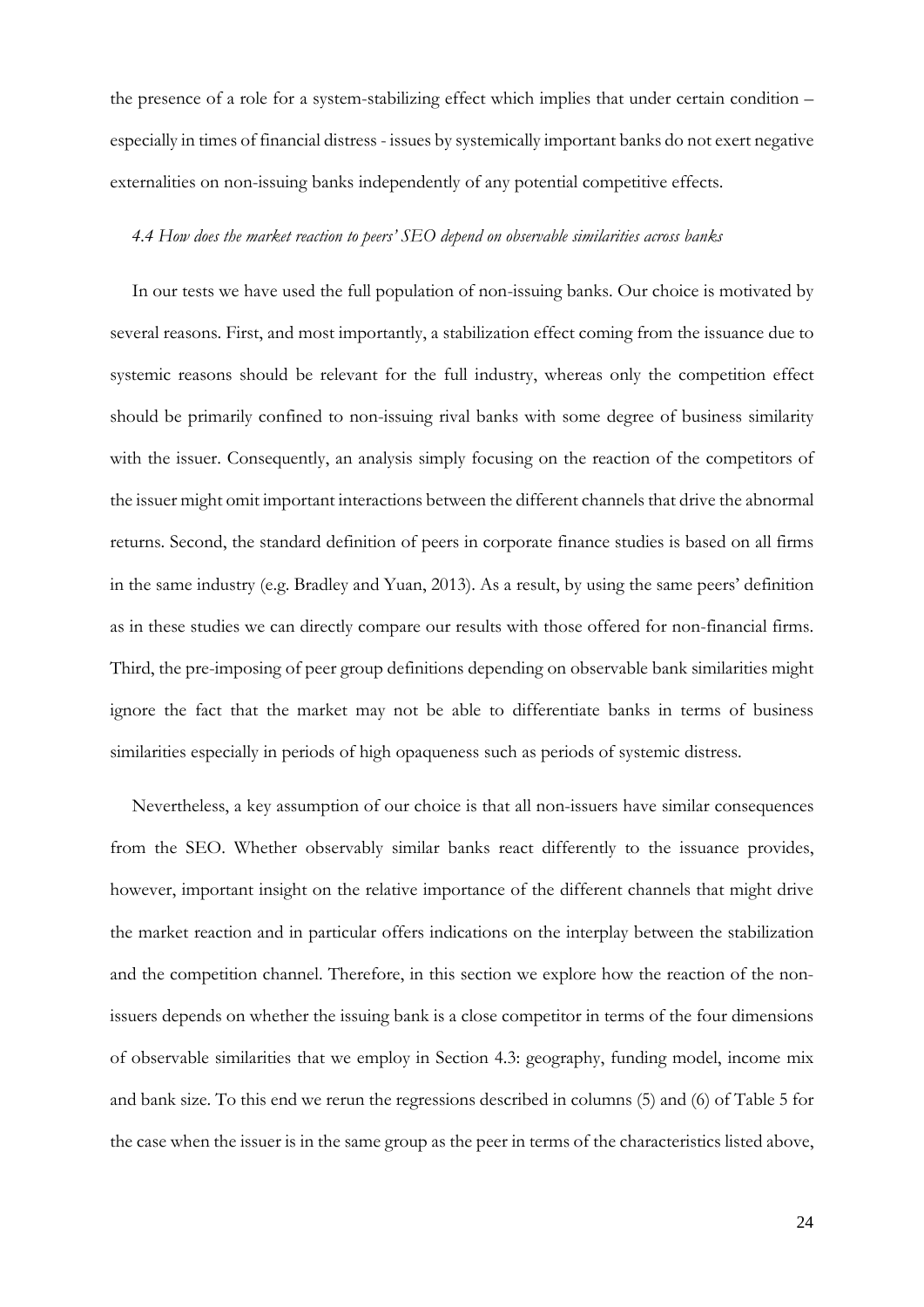that is in the case when either of the similarity dummies SAME STATE, SAME FUNDING MODEL, SAME INCOME MIX and SAME SIZE is equal to 1.

### TABLE 6

The results, presented in Table 6, illustrate that in general the key findings of our analysis remain similar when we control for observable rivalry dimensions. However, a closer look uncovers the relevance of a finer peer definition.

To start with, we find that the effect of SYSTEMIC RISK CONTRIBITION of the issuing bank is fine-tuned by the use of finer peers' definitions. For the groups of non-issuing banks with the same size and a similar income structure as the issuer we find similar results to those of the baseline regression. Nevertheless, in the case of close peers with respect to the funding model or with respect to geography we find that the market reaction to an SEO by a similar bank during crisis times (and during normal times) does not vary with the degree of systemic risk contribution of the issuer – basically implying that the competition effects dominate for this peer groups.

The most robust effect observed in the sub-sample analysis appears to be the negative coefficient of SYSTEMIC RISK EXPOSURE of the issuer especially during normal times. This result suggests that also when we focus on banks that might be seen as closer competitors of the issuer, SEOs by banks with high systemic risk exposure are perceived as indicating wide industry problems rather than as providing stabilization benefits. [7](#page-26-0) While this effect is consistently present

**.** 

<span id="page-26-0"></span><sup>&</sup>lt;sup>7</sup> The sub-sample analysis suggests also some differences in terms of impact of control variables compared to the full sample analysis. For instance, the effect of issuers' size disappears in the case of geographically close competitors. This suggests that while for distant banks the size matters for an SEO signal to be perceived by peers' investors, for geographically close competitors size is less relevant. Furthermore, in the sub-sample based on geographic similarity we find evidence that investors in peers mostly penalize the SEOs by poorly-capitalized banks during crises. . This latter finding might depend the fact that not only close competitors benefit from the stabilization of the system via the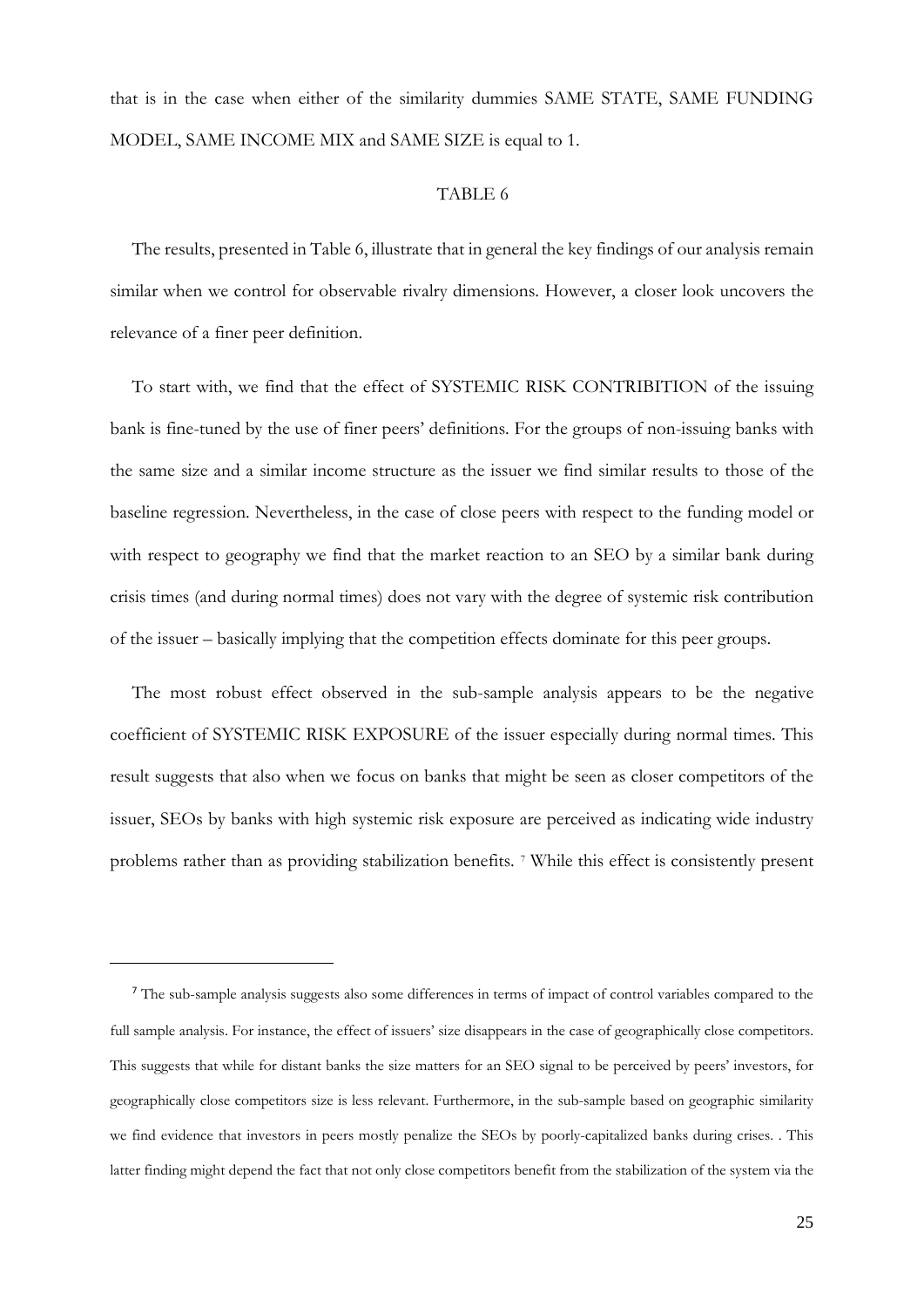during normal times, during banking crises it is not observed when peers are defined in terms of geographic proximity and size similarity.

The finer definition of peers provides similar results as the full sample analysis for the role of a peer's systemic risk contribution. Essentially, as in the full sample analysis, the peer's contribution to systemic risk does not appear a significant determinant of the cross-sectional variation of CARs for non-issuing banks. By contrast, differently from the full sample analysis, we do not find evidence of a negative impact played by the systemic risk exposure of the non-issuer. This might indicate that non-issuing banks that are closer competitors of the issuer might achieve more systemic benefits from the issuance when they are highly exposed to systemic shocks.

These results generally underline the limited role of observable rivalry as a driving force behind the positive effects of SEOs on rival abnormal returns and are thus again indicative that these positive effects go beyond pure competition outcomes. In this sense, these results again support our conjecture that SEO exert positive externalities contingent on the system stabilizing effect of bank recapitalization.

#### **5. Conclusion**

**.** 

This paper evaluates the market reaction to bank equity issues via SEOs for issuing and nonissuing banks under different systemic conditions and for banks with different degree of systemic risk contribution and exposure. We provide evidence that the market reaction tends to somehow incorporate the systemic benefits that can be associated with the issuance.

For the issuing banks, while consistently with earlier literature we find significant negative abnormal returns for the issuer around the SEO event, we also document that the negative affect of an SEO is strongest during banking crises. This suggests that market participants are particularly

issuance or by the competitive channels but also they might be exposed to similar problems that lead to future capital issuances.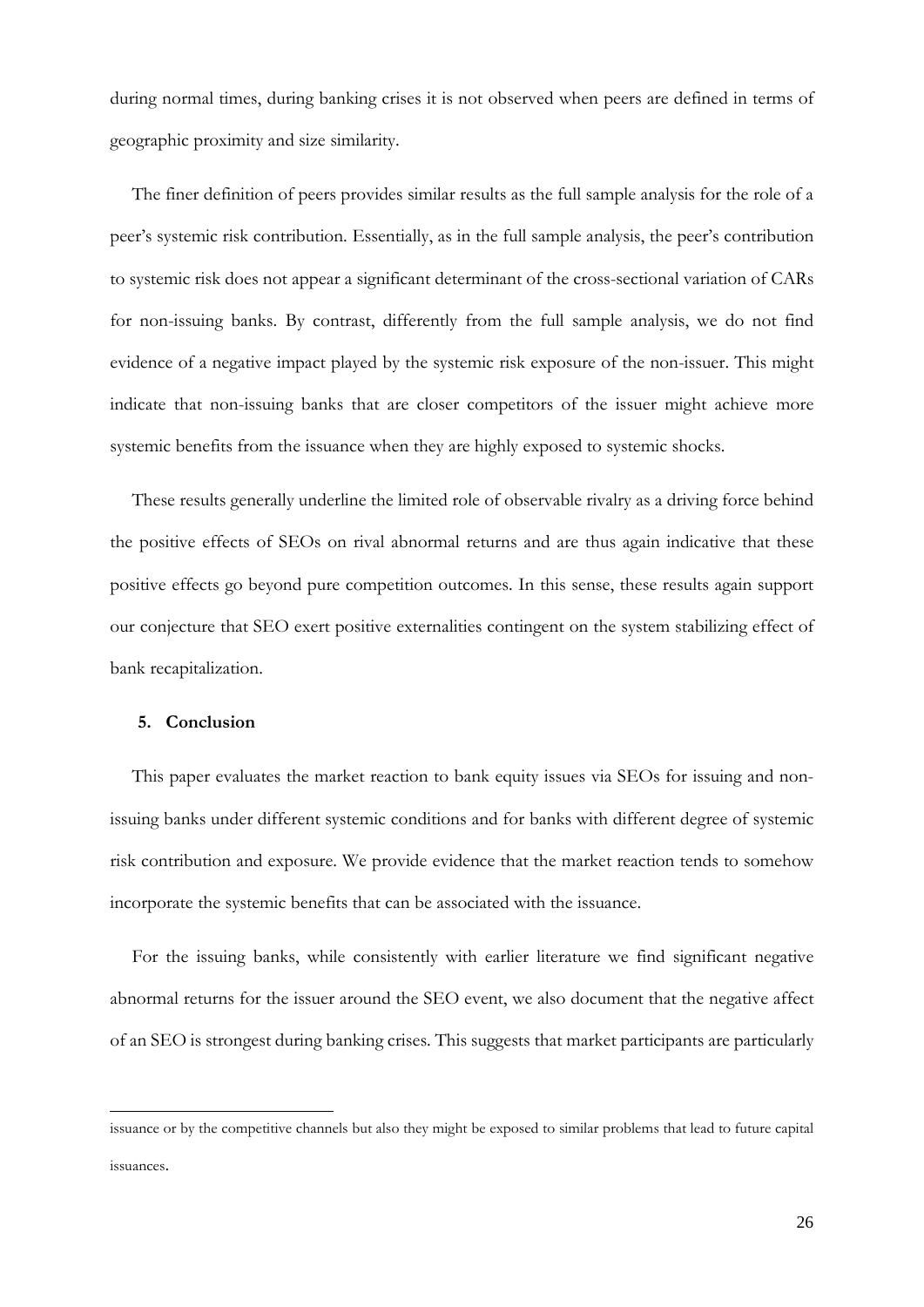concerned about the negative information revealed by the issue in time of high opaqueness of the financial system. Nevertheless, more importantly, during banking crises the penalty stemming from the issuance is significantly lower when the issuer has a larger systemic risk contribution and consequently the possibility to generate negative externalities for other banks.

The systemic dimension also matters for the reaction of non-issuing banks. While the only existing study on the reaction of non-issuing banks around an SEO has emphasized the contagion effects of the issuance, we provide evidence of positive effects that are not entirely explained by the competitive channel identified by studies on non-financial firms. We show – by exploring the difference between peers' stock market reaction in normal vs crisis times - that positive effects of SEOs for non-issuing banks can mostly be attributed to system stabilizing externalities. More specifically, our tests which explore the variation of systemic risk contributions and exposures across issuing as well as peer banks consistently show that SEOs by banks which substantially contribute to systemic risk lead to larger abnormal returns in non-issuing banks during banking crises. In other words, the investors in peers' stock "reward" the SEOs by banks with high systemic risk contribution – in line with the view that especially the recapitalization of such banks has positive externalities for systemic stability.

Furthermore, non-issuing banks show lower abnormal returns for issuance by banks with higher systemic risk exposure, suggesting that this issuance is seen as indicating wide industry problems, but significantly less so during banking crises. Put it differently, the potential systemic benefits coming from the recapitalization of banks that are more exposed to the systemic shock mitigate to some extent the negative effect of the issuance for the rest of the industry.

The findings documented here suggest that the systemic effects of a banks SEO are contingent not only on systemic conditions but also on the systemic relevance of issuers and peers not only in terms of systemic risk contribution but also in terms of systemic risk exposure. In essence, they imply – in contrast to the dominant policy debate so far – that the issues by banks with high systemic risk can actually generate positive systemic effects even in the very short-term. One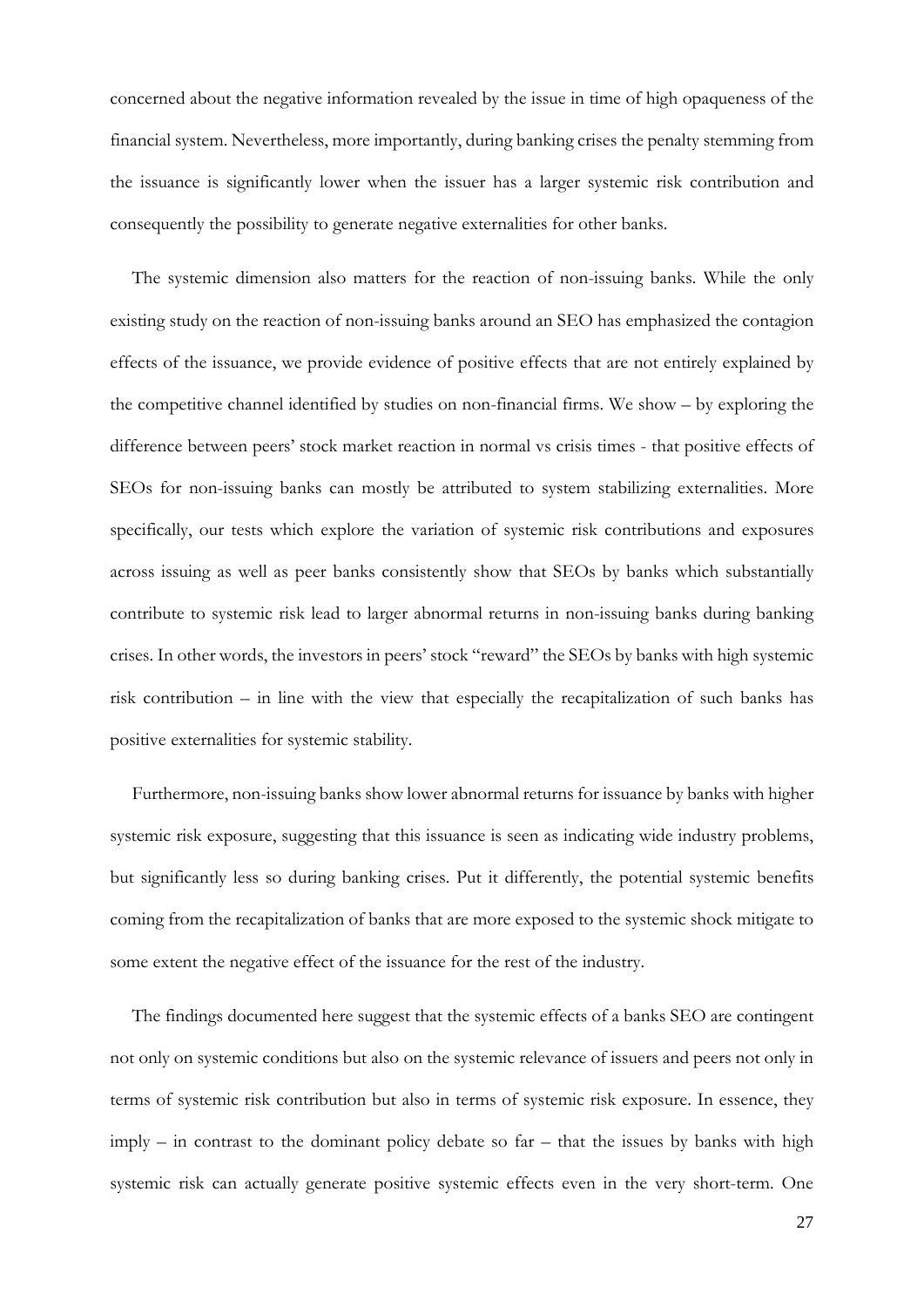potential policy implication of these results is that regulators should not be too concerned about the negative externalities of forcing systemically important banks to issue and can exert more pressure on such banks to recapitalize, even during banking crises.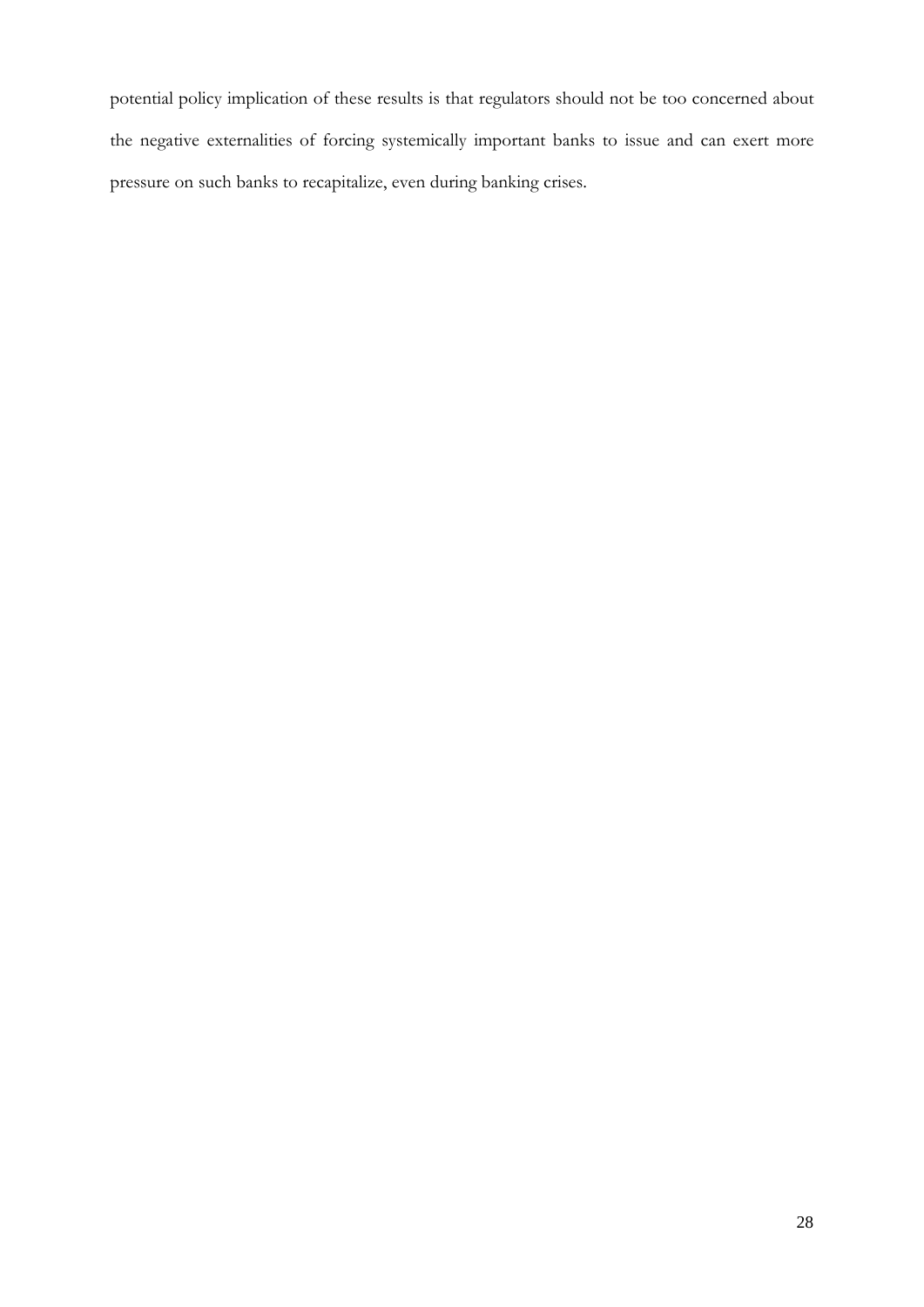#### **References**

Adrian, Tobias, and Markus K. Brunnermeier. *CoVaR*. No. w17454. National Bureau of Economic Research, 2011.

Akhigbe, Aigbe, and Jeff Madura. "Intraindustry effects of bank stock repurchases." *Journal of Financial Services Research* 15.1 (1999): 23-36.

Armour, John, and Jeffrey N. Gordon. "Systemic harms and shareholder value." *Journal of Legal Analysis* 6.1 (2014): 35-85.

Asquith, Paul, and David W. Mullins. "Equity issues and offering dilution." *Journal of financial economics* 15.1 (1986): 61-89.

Basel Committee on Banking Supervision. "Regulatory Treatment of Accounting Provisions – Interim Appraoch and Transitional Arrangements", Bank for International Settlements, 2016

Bayless, Mark, and Susan Chaplinsky. "Is there a window of opportunity for seasoned equity issuance?." *The Journal of Finance* 51.1 (1996): 253-278.

Bessler, Wolfgang, and Tom Nohel. "Asymmetric information, dividend reductions, and contagion effects in bank stock returns." *Journal of Banking & Finance* 24.11 (2000): 1831-1848.

Bradley, Daniel, and Xiaojing Yuan. "Information spillovers around seasoned equity offerings." *Journal of Corporate Finance* 21 (2013): 106-118.

Brown, Stephen J., and Jerold B. Warner. "Measuring security price performance." *Journal of financial economics* 8.3 (1980): 205-258.

Calomiris, Chalres W. "Reforming Banks without Destroying Their Productivity and Value". *Journal of Applied Corporate Finance* 25.4 (2013): 14-20

Cornett M.M., and H. Tehranian. "An examination of voluntary versus involuntary security issuances by commercial banks: The impact of capital regulations on common stock returns." *Journal of Financial Economics*, 35(1994), 99-122.

Dagher, Jihad, Dell'Ariccia, Giovani, Leaven, Luc, Ratnovski, Lev and Hui Tong. "Benefits and Costs of Bank Capital", *IMF Staff Discussion Note* 2016

Dinger, V and Vallascas, F (2016) *Do Banks Issue Equity When they Are Poorly Capitalized?* Journal of Financial and Quantitative Analysis. ISSN 0022-1090 (In Press)

Eckbo, B. Espen, Ronald W. Masulis, and Oyvind Norli. "Security offerings." (2007): 2005-28.

Fuller, Kathleen, Netter, Jeffry and Mike Stegemoller, "What di returns to acquiring firms tell us? Evidence from firms that make many acquisitions", *The Journal of Finance* 57.4 (2002)

Harford, Jarrad. "What drives merger waves?." *Journal of financial economics* 77.3 (2005): 529-560.

Hsu, Hung‐Chia, Adam V. Reed, and Jörg Rocholl. "The new game in town: Competitive effects of IPOs." *The Journal of Finance* 65.2 (2010): 495-528.

Jorion, Philippe, and Gaiyan Zhang. "Information transfer effects of bond rating downgrades." *Financial Review* 45.3 (2010): 683-706.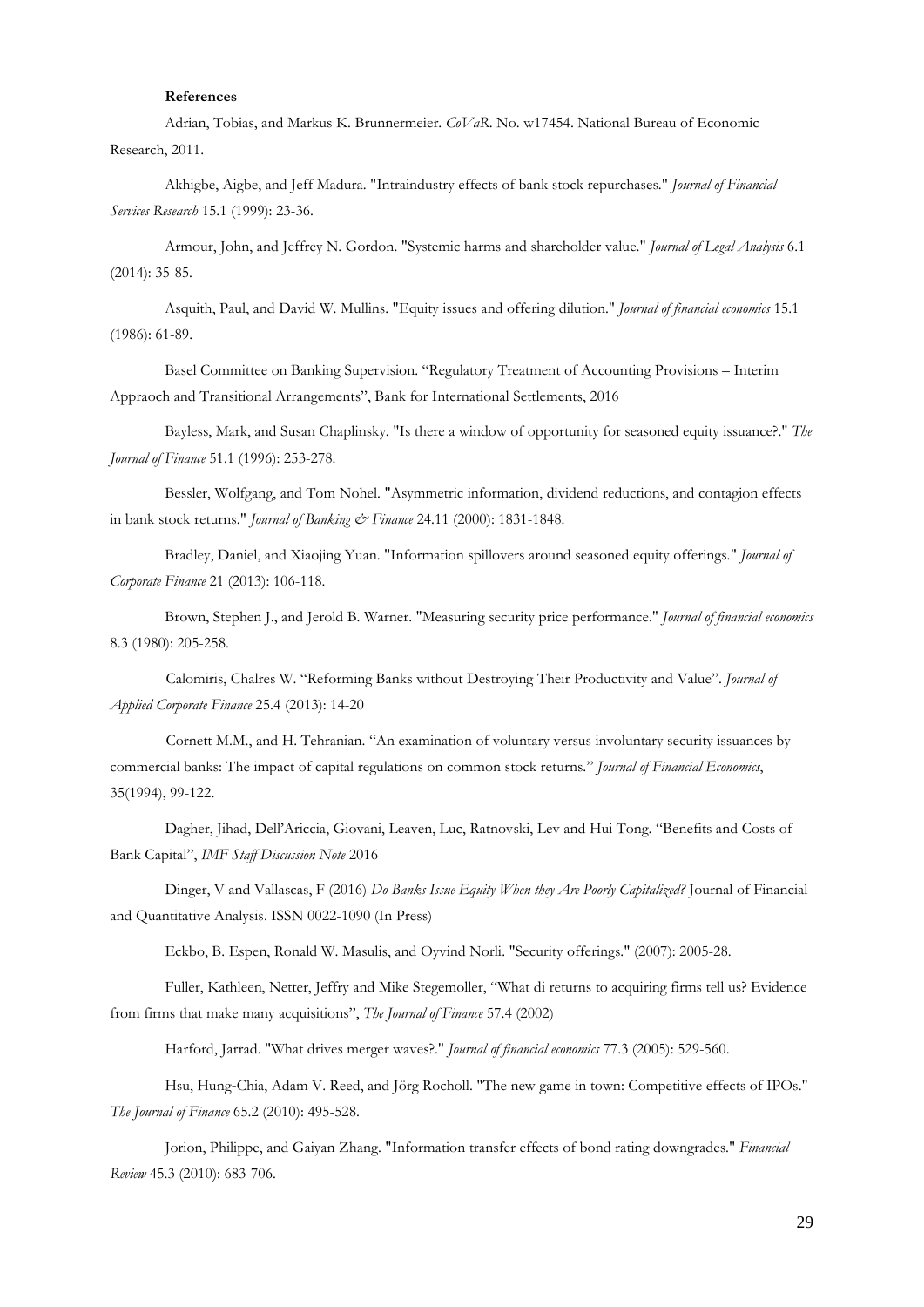Krishnan, C.N.V; O. E. Ergungor; O. A. Laux; A. K. Singh; and A. A. Zebedee. "Examining bank SEOs: Are offers made by undercapitalized banks different?" *Journal of Financial Intermediation* 19(2010), 207 – 234.

Lui, Wai-Man and Phong T.H. Ngo. "Elections, Political Competitions and Bank Failure" *Journal of Financial Economics* 112 (2014), 251-268

Masulis, Ronald W., and Ashok N. Korwar. "Seasoned equity offerings: An empirical investigation." *Journal of financial economics* 15.1 (1986): 91-118.

Myers, Stewart C., and Nicholas S. Majluf. "Corporate financing and investment decisions when firms have information that investors do not have." *Journal of financial economics* 13.2 (1984): 187-221.

Rhodes‐Kropf, Matthew, and Steven Viswanathan. "Market valuation and merger waves." *The Journal of Finance* 59.6 (2004): 2685-2718.

Ross, Stephen A. "The determination of financial structure: the incentive-signalling approach." *The bell journal of economics* (1977): 23-40.

Shleifer, Andrei, and Robert W. Vishny. "Stock market driven acquisitions." *Journal of financial Economics* 70.3 (2003): 295-311.

Slovin, Myron B., Marie E. Sushka, and John A. Polonchek. "Informational externalities of seasoned equity issues: differences between banks and industrial firms." *Journal of Financial Economics* 32.1 (1992): 87-101.

Yeyati, Eduardo Levy, and Alejandro Micco. "Concentration and foreign penetration in Latin American banking sectors: Impact on competition and risk." *Journal of Banking & Finance* 31.6 (2007): 1633-1647.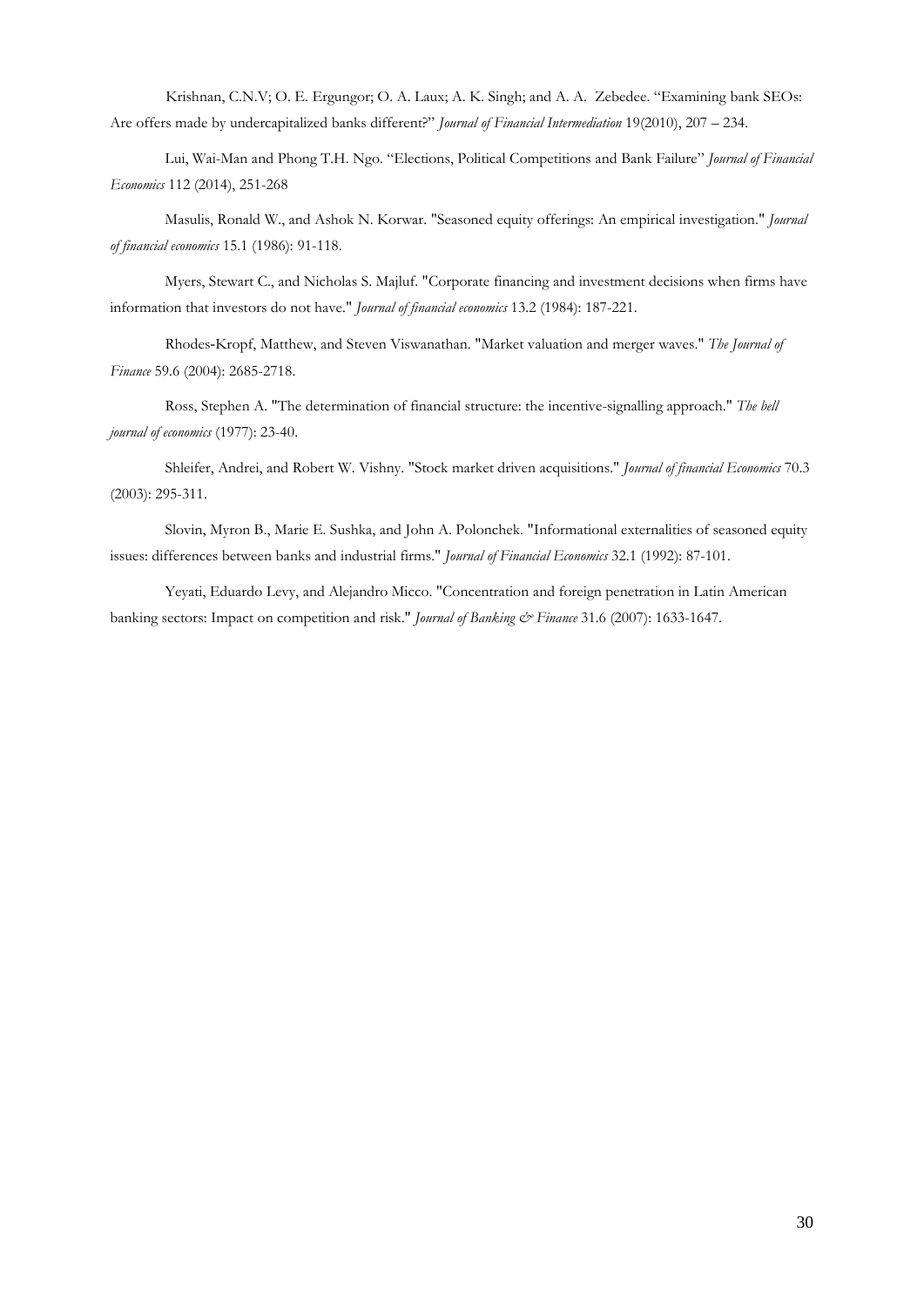## **Distribution of Bank and SEOs by year**

| Year  | Number of Banks | Number of SEOs           | SEOs/Banks |
|-------|-----------------|--------------------------|------------|
|       |                 |                          |            |
| 1983  | 309             | $\overline{5}$           | 1,61       |
| 1984  | 309             | $\overline{7}$           | 2,06       |
| 1985  | 398             | 26                       | 6,53       |
| 1986  | 493             | 37                       | 7,51       |
| 1987  | 567             | $\,$ 8 $\,$              | 1,41       |
| 1988  | 577             | $\,1\,$                  | 0,17       |
| 1989  | 632             | $12\,$                   | 1,90       |
| 1990  | 654             | $\overline{4}$           | 0,61       |
| 1991  | 675             | 22                       | 3,26       |
| 1992  | 729             | 27                       | 3,70       |
| 1993  | 822             | 33                       | 4,01       |
| 1994  | 884             | 6                        | 0,68       |
| 1995  | 902             | 13                       | 1,44       |
| 1996  | 906             | $\overline{9}$           | 0,99       |
| 1997  | 850             | 10                       | 1,18       |
| 1998  | 894             | 17                       | 1,90       |
| 1999  | 838             | $11\,$                   | 1,31       |
| 2000  | 770             | $\overline{4}$           | 0,52       |
| 2001  | 745             | $\boldsymbol{9}$         | 1,21       |
| 2002  | 731             | 12                       | 1,64       |
| 2003  | 726             | 17                       | 2,34       |
| 2004  | 702             | 18                       | 2,56       |
| 2005  | 676             | 19                       | 2,81       |
| 2006  | 670             | 18                       | 2,69       |
| 2007  | 649             | $\overline{\phantom{a}}$ | 1,08       |
| 2008  | 608             | 42                       | 6,91       |
| 2009  | 577             | 94                       | 16,29      |
| 2010  | 551             | 58                       | 10,53      |
| 2011  | 529             | 23                       | 4,35       |
| 2012  | 504             | $22\,$                   | 4,37       |
| 2013  | 483             | 21                       | 4,35       |
| Total | 1858            | 612                      | 3.00       |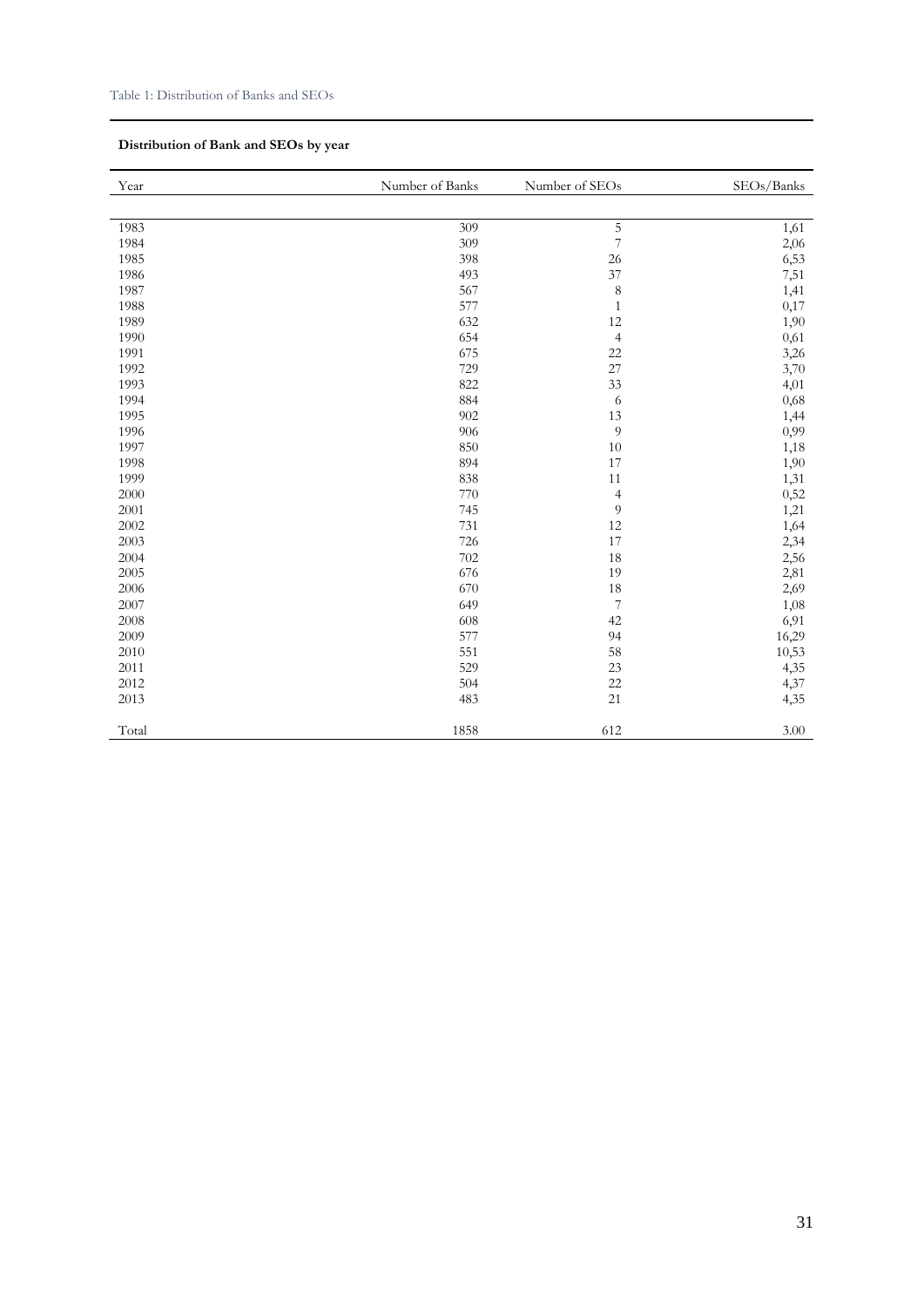|                                  |                                                                                                                                                                                                                                                                                                                                 | N       | Mean  | Median | St.<br>Dev. | 1<br>Pctile | 99<br>Pctile |
|----------------------------------|---------------------------------------------------------------------------------------------------------------------------------------------------------------------------------------------------------------------------------------------------------------------------------------------------------------------------------|---------|-------|--------|-------------|-------------|--------------|
| Panel A: Issuer                  |                                                                                                                                                                                                                                                                                                                                 |         |       |        |             |             |              |
| <b>CRISIS</b>                    | Dummy equal to one if a SEO takes place<br>between Jan 1986 – Dec 1992 or Jul 2007 –<br>Dec 2010.                                                                                                                                                                                                                               | 612     | 0.503 | 1.000  | 0.500       | 0.000       | 1.000        |
| SIZE                             | Dummy equal to one if a bank is in the<br>highest quartile of total assets based on a<br>yearly distribution in the year prior to the<br>SEO.                                                                                                                                                                                   | 526     | 0.353 | 0.000  | 0.478       | 0.000       | 1.000        |
| POORLY<br>CAPITALIZED            | Dummy equal to one if a bank is in the<br>lowest quartile of common equity to total<br>assets ratio based on a yearly distribution in<br>the year prior to the SEO.                                                                                                                                                             | 525     | 0.424 | 0.000  | 0.494       | 0.000       | 1.000        |
| INDIVIDUAL<br>RISK               | Dummy equal to one if a bank is in the<br>highest quartile of standard deviations of<br>firms' stock returns over one year prior to<br>the SEO.                                                                                                                                                                                 | 591     | 0.302 | 0.000  | 0.459       | 0.000       | 1.000        |
| SYSTEMIC RISK<br>CONTRIBUTION    | Dummy equal to one if a bank is in the<br>highest quartile of banks' $\Delta$ CoVaR value<br>distribution. The distribution is taken on a<br>yearly basis and the value of a Bank's $\Delta$<br>CoVaR lags one quarter.                                                                                                         | 524     | 0.314 | 0.000  | 0.785       | 0.000       | 1.000        |
| SYSTEMIC RISK<br><b>EXPOSURE</b> | Dummy equal to one if a bank is in the<br>highest quartile of the marginal expected<br>shortfall (MES) distribution on a yearly<br>basis. MES is calculated by taking the<br>negative average return of a firm's stock<br>over the 5% worst return days for the MSCI<br>Value Weighted Index over the year prior to<br>the SEO. | 591     | 0.355 | 0.000  | 0.479       | 0.000       | 1.000        |
| <b>MOMENTUM</b>                  | The cumulative abnormal returns over the<br>previous 60 trading days. The abnormal<br>returns are calculated by subtracting the<br>return of the MSCI Value Weighted Index<br>from the return of the bank's stock.                                                                                                              | 612     | 0.053 | 0.042  | 0.280       | $-0.590$    | 0.843        |
| <b>PROCEEDS</b>                  | Size of issue relative to stockholders' equity<br>in the quarter prior to the SEO.                                                                                                                                                                                                                                              | 500     | 0.320 | 0.184  | 1.091       | 0.006       | 3.057        |
| Panel B: Peers                   |                                                                                                                                                                                                                                                                                                                                 |         |       |        |             |             |              |
| <b>CRISIS</b>                    | Dummy equal to one if a SEO takes place<br>between Jan 1986 - Dec 1992 or Jul 2007 -<br>Dec 2010.                                                                                                                                                                                                                               | 361,663 | 0.473 | 0.000  | 0.499       | 0.000       | 1.000        |
| SIZE                             | Dummy equal to one if a bank is in the<br>highest quartile of total assets based on a<br>yearly distribution in the year prior to the<br>SEO.                                                                                                                                                                                   | 285,085 | .249  | 0.000  | 0.432       | 0.000       | 1.000        |
| <b>POORLY</b><br>CAPITALIZED     | Dummy equal to one if a bank is in the<br>lowest quartile of common equity to total<br>assets ratio based on a yearly distribution in<br>the year prior to the SEO.                                                                                                                                                             | 283,813 | .249  | 0.000  | .432        | 0.000       | 1.000        |
| <b>INDIVIDUAL</b><br>RISK        | Dummy equal to one if a bank is in the<br>highest quartile of standard deviations of<br>firms' stock returns over one year prior to<br>the SEO.                                                                                                                                                                                 | 337,307 | .249  | 0.000  | .433        | 0.000       | 1.000        |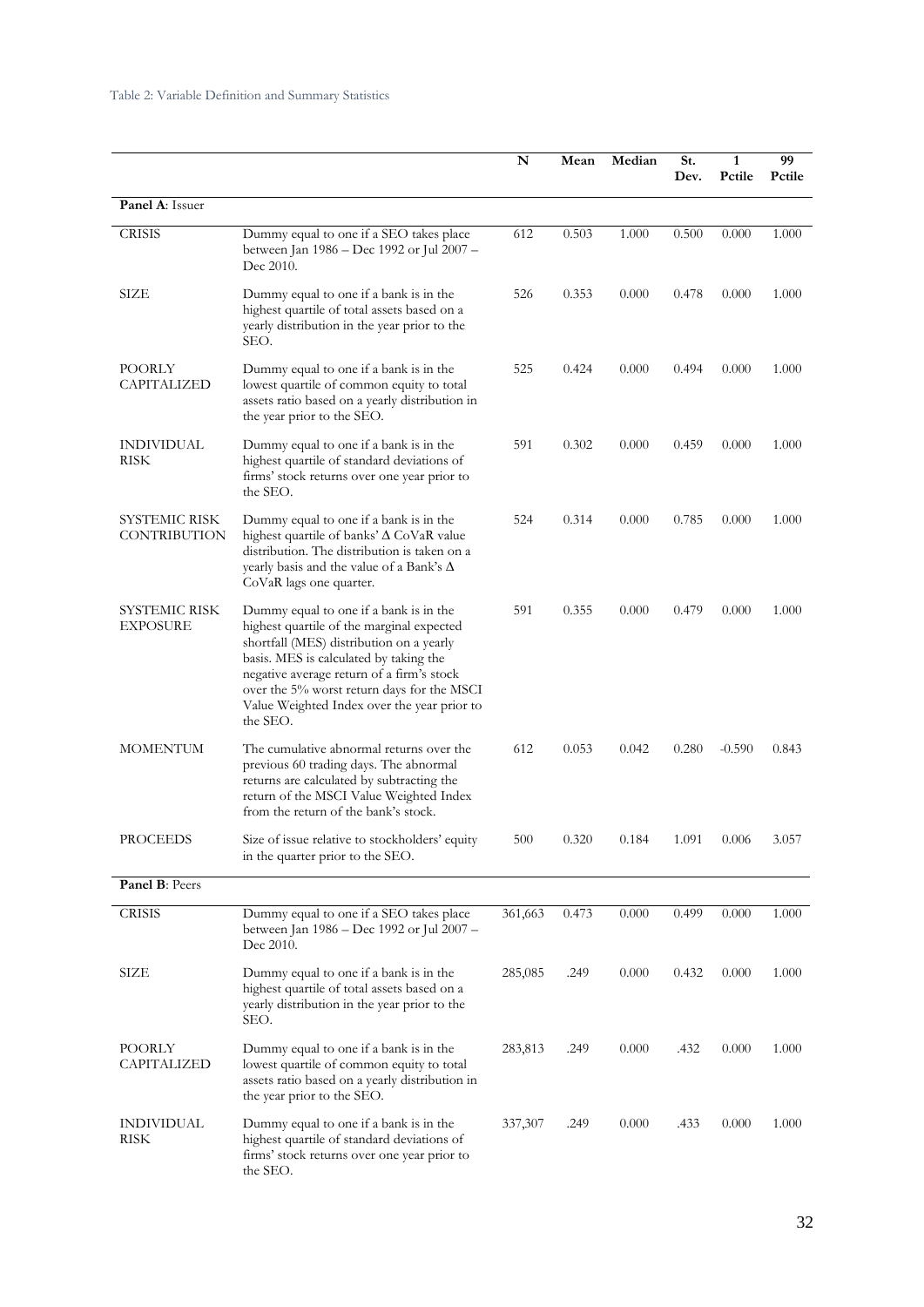| <b>SYSTEMIC RISK</b><br>CONTRIBUTION    | Dummy equal to one if a bank is in the<br>highest quartile of banks' $\Delta$ CoVaR value<br>distribution. The distribution is taken on a<br>yearly basis and the value of a Bank's $\Delta$<br>CoVaR lags one quarter.                                                                                                         | 266,425 | .249  | 0.000 | .432  | 0.000    | 1.000 |
|-----------------------------------------|---------------------------------------------------------------------------------------------------------------------------------------------------------------------------------------------------------------------------------------------------------------------------------------------------------------------------------|---------|-------|-------|-------|----------|-------|
| <b>SYSTEMIC RISK</b><br><b>EXPOSURE</b> | Dummy equal to one if a bank is in the<br>highest quartile of the marginal expected<br>shortfall (MES) distribution on a yearly<br>basis. MES is calculated by taking the<br>negative average return of a firm's stock<br>over the 5% worst return days for the MSCI<br>Value Weighted Index over the year prior to<br>the SEO. | 337,404 | .249  | 0.000 | .432  | 0.000    | 1.000 |
| <b>MOMENTUM</b>                         | The cumulative abnormal returns over the<br>previous 60 trading days. The abnormal<br>returns are calculated by subtracting the<br>return of the MSCI Value Weighted Index<br>from the return of the bank's stock.                                                                                                              | 353,867 | 0.035 | 0.018 | 0.228 | $-0.553$ | 0.762 |
| <b>SAME STATE</b>                       | Dummy equal to one if the headquarters of<br>the issuer and peer banks are in the same<br>state.                                                                                                                                                                                                                                | 361,663 | 0.039 | 0.000 | 0.195 | 0.000    | 1.000 |
| <b>SAME FUNDING</b><br><b>MODEL</b>     | Dummy equal to one if the issuer and peer<br>banks are in the same quartile of the retail<br>deposits to total liabilities distribution. The<br>distribution is taken on a yearly basis.                                                                                                                                        | 361,663 | 0.181 | 0.000 | 0.385 | 0.000    | 1.000 |
| <b>SAME INCOME</b><br>МIХ               | Dummy equal to one if the issuer and peer<br>banks are in the same quartile of the interest<br>income to net income distribution. The<br>distribution is taken on a yearly basis.                                                                                                                                               | 361,663 | 0.172 | 0.000 | 0.377 | 0.000    | 1.000 |
| <b>SAME SIZE</b>                        | Dummy equal to one if the issuer and peer<br>banks are in the same quartile of the total<br>assets distribution. The distribution is taken<br>on a yearly basis.                                                                                                                                                                | 361,663 | 0.193 | 0.000 | 0.395 | 0.000    | 1.000 |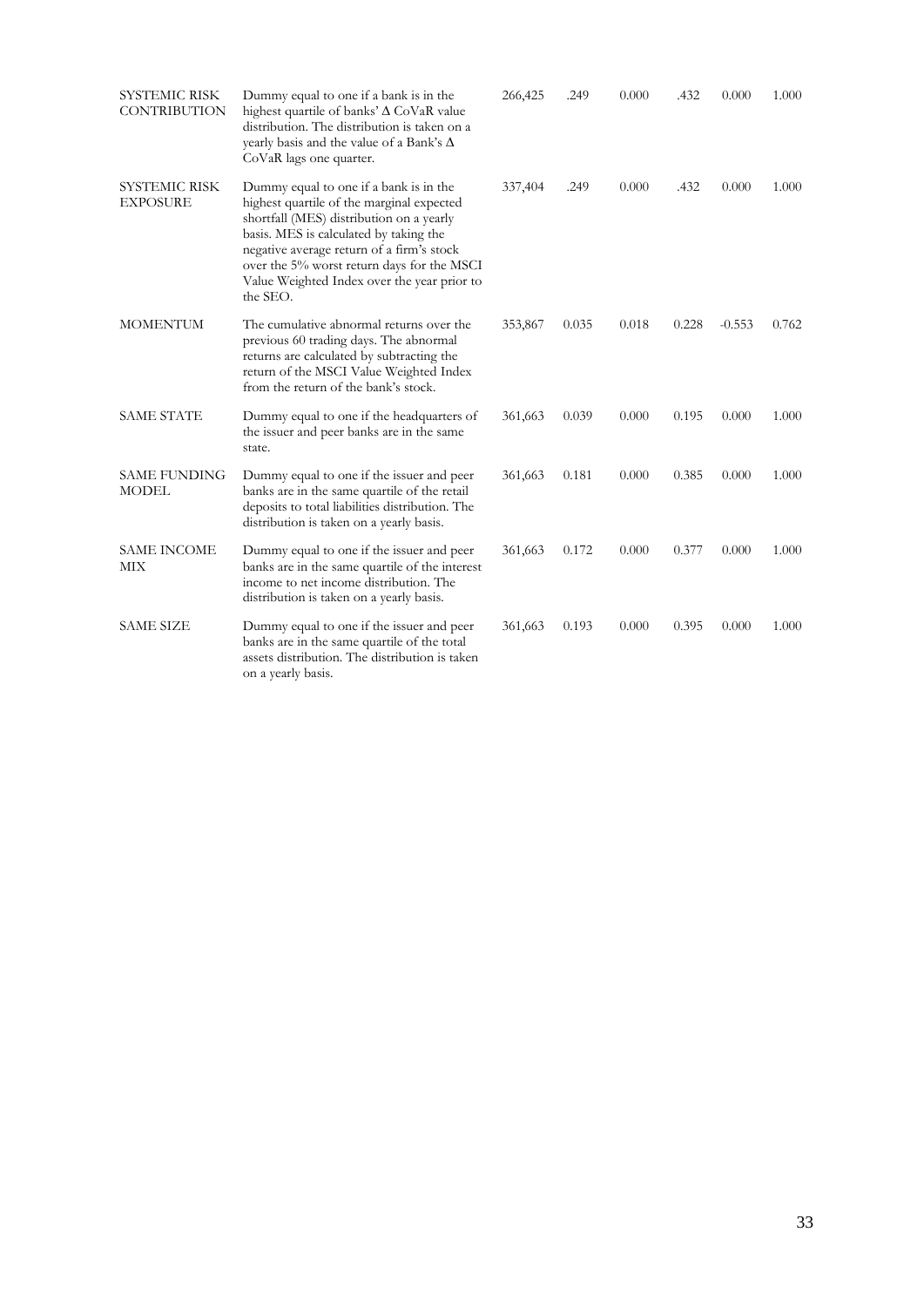#### Table 3: Cumulative abnormal returns of issuing banks around SEOs

This Table presents the results of event study univariate tests regarding the cumulative abnormal returns (CAR (-1,1) of issuers around the filing date of an SEO. CARs are computed using equation (1). The third column presents the average CAR (-1,1). Columns (4) and (5) present the results separately for times of systemic distress and for normal times. Column (6) presents the result of a difference-in-means test with respect to the difference between the estimated CARs during financial systemic distress times compared to normal times in the respective groups. Column (7) shows the number of observation for each group. HIGH SYSTEMIC RISK CONTRIBUTION banks are all banks in the highest quartile of banks' ∆ CoVaR value distribution in the year prior to the SEO, LOW SYSTEMIC RISK CONTRIBUTION banks are all other banks. HIGH SYSTEMIC RISK EXPOSURE banks are all banks in the highest quartile of banks' MES distribution in the year prior to the SEO, LOW SYSTEMIC RISK EXPOSURE banks are all other banks. HIGH INDIVIDUAL RISK BANKS are all banks in the highest quartile of the distribution of standard deviation of stock returns in the 60 days prior to the SEO, LOW INDIVIDUAL RISK banks are all other banks.

|                | 2                                               | 3                           | 4                           | 5                         | 6                              | 7                         |
|----------------|-------------------------------------------------|-----------------------------|-----------------------------|---------------------------|--------------------------------|---------------------------|
|                | <b>ISSUER GROUPS</b>                            | $CAR(-1,1)$                 | Crisis                      | Non-crisis                | Crisis vs<br><b>Non-Crisis</b> | Number of<br>observations |
|                | <b>FULL SAMPLE</b>                              | $-1.4488***$                | $-2.2271***$                | $-0.6603***$              | $-1.5667**$                    | 612                       |
| $\mathcal{L}$  | HIGH SYSTEMIC RISK<br><b>CONTRIBUTION</b>       | $-1.8225***$                | $-2.2734***$                | $-0.9447$                 | $-1.3286$                      | 165                       |
| 3              | <b>LOW SYSTEMIC RISK</b><br><b>CONTRIBUTION</b> | $-1.5188**$                 | $-2.6349***$                | $-0.5801$                 | $-2.0547*$                     | 359                       |
| $2 - 3$        |                                                 | $-0.3036$                   | 0.3614                      | $-0.3646$                 |                                |                           |
| $\overline{4}$ | HIGH SYSTEMIC RISK<br><b>EXPOSURE</b>           | $-2.6777***$                | $-3.8005***$                | $-1.0265$                 | $-2.7740*$                     | 210                       |
| 5              | <b>LOW SYSTEMIC RISK</b><br><b>EXPOSURE</b>     | $-1.030**$                  | $-1.2973**$                 | $-0.8124$                 | $-0.4849$                      | 381                       |
| $4 - 5$        |                                                 | $-1.6477**$                 | $-2.5032**$                 | $-0.2141$                 |                                |                           |
| 6              | HIGH INDIVIDUAL RISK<br>LOW INDIVIDUAL RISK     | $-2.2669**$<br>$-1.3325***$ | $-5.0107**$<br>$-1.4690***$ | $-0.3331$<br>$-1.1730***$ | $-4.6775**$<br>$-0.2959$       | 179<br>412                |
| $6 - 7$        |                                                 | $-0.9343$                   | $-3.5417**$                 | 0.8398                    |                                |                           |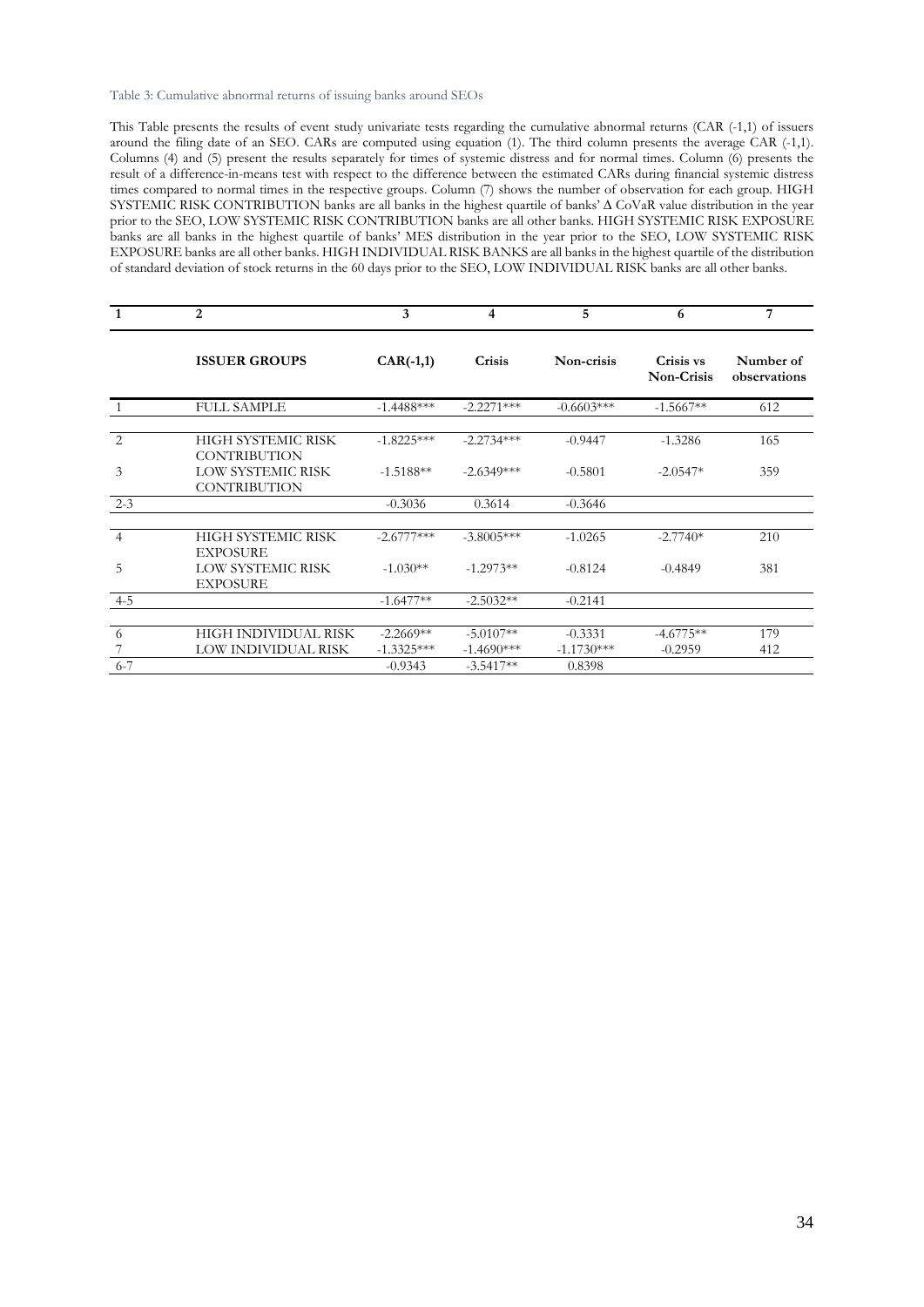#### Table 4: Cumulative abnormal returns of peer banks around SEOs

This Table presents the results of event study univariate tests regarding the cumulative abnormal returns (CAR (-1,1) of peers around the filing date of an SEO. CARs are computed using equation (1). The third column presents the average CAR (-1,1). Columns (4) and (5) present the results separately for times of systemic distress and for normal times. The sixth column presents the result of a difference-in-means test with respect to the difference between the estimated CARs during financial systemic distress times compared to normal times in the respective groups. Column (7) shows the number of observation for each group. HIGH SYSTEMIC RISK CONTRIBUTION banks are all banks in the highest quartile of banks' ∆ CoVaR value distribution in the year prior to the SEO, LOW SYSTEMIC RISK CONTRIBUTION banks are all other banks. HIGH SYSTEMIC RISK CONTRIBUTION banks are all banks in the highest quartile of banks' ∆ CoVaR value distribution in the year prior to the SEO, LOW SYSTEMIC RISK CONTRIBUTION banks are all other banks. HIGH SYSTEMIC RISK EXPOSURE banks are all banks in the highest quartile of banks' MES distribution in the year prior to the SEO, LOW SYSTEMIC RISK EXPOSURE banks are all other banks. HIGH INDIVIDUAL RISK BANKS are all banks in the highest quartile of the distribution of standard deviation of stock returns in the 60 days prior to the SEO, LOW INDIVIDUAL RISK banks are all other banks.

| $\mathbf{1}$   | $\overline{2}$                                         | 3            | $\overline{\mathbf{4}}$ | 5                | 6                      | 7                        |
|----------------|--------------------------------------------------------|--------------|-------------------------|------------------|------------------------|--------------------------|
|                | <b>PEER GROUPS</b>                                     | $CAR(-1,1)$  | Crisis                  | <b>Noncrisis</b> | Crisis vs<br>Noncrisis | Number of<br>obervations |
| 1              | <b>FULL SAMPLE</b>                                     | $0.1683***$  | $0.0945***$             | $0.2346***$      | $-0.1401***$           | 361,544                  |
| $\overline{2}$ | HIGH SYSTEMIC RISK<br>CONTRIBUTION ISSUER              | $0.2684***$  | $0.3043***$             | $0.2066***$      | $0.0976**$             | 100,311                  |
| 2              | <b>LOW SYSTEMIC RISK</b><br><b>CONTRIBUTION ISSUER</b> | $0.1631***$  | 0.0100                  | $0.2746***$      | $-0.2646***$           | 210,792                  |
| $2 - 3$        |                                                        | $0.1052***$  | $0.2942***$             | $-0.0679***$     |                        |                          |
| $\overline{4}$ | HIGH SYSTEMIC RISK<br><b>EXPOSURE ISSUER</b>           | $0.0621***$  | 0.0381                  | $0.0925***$      | $-0.0544$              | 126,505                  |
| 5              | <b>LOW SYSTEMIC RISK</b><br><b>EXPOSURE ISSUER</b>     | $0.2459***$  | $0.1443***$             | $0.3195***$      | $-0.1752***$           | 222,564                  |
| $4 - 5$        |                                                        | $-0.1838***$ | $-0.1062***$            | $-0.2269***$     |                        |                          |
| 6              | HIGH INDIVIDUAL RISK<br><b>ISSUER</b>                  | $0.1601***$  | $-0.0402$               | $0.2776***$      | $-0.3178***$           | 107,296                  |
| 7              | LOW INDIVIDUAL RISK<br><b>ISSUER</b>                   | $0.1878***$  | $0.1427***$             | $0.2358***$      | $-0.0931***$           | 241,773                  |
| $6 - 7$        |                                                        | $-0.02777$   | $-0.1829***$            | $0.0417**$       |                        |                          |
| $8\phantom{.}$ | HIGH SYSTEMIC RISK<br><b>CONTRIBUTION PEER</b>         | $0.0681***$  | $-0.0637*$              | $0.1911***$      | $-0.2549***$           | 66,573                   |
| 9              | <b>LOW SYSTEMIC RISK</b><br><b>CONTRIBUTION PEER</b>   | $0.1844***$  | $0.1246***$             | $0.2395***$      | $-0.1149***$           | 199,837                  |
| $8-9$          |                                                        | $-0.1162***$ | $-0.1884***$            | $-0.0484**$      |                        |                          |
| 10             | HIGH SYSTEMIC RISK<br><b>EXPOSURE PEER</b>             | $0.0539**$   | $-0.0621$               | $0.1617***$      | $-0.2239***$           | 84,321                   |
| 11             | <b>LOW SYSTEMIC RISK</b><br><b>EXPOSURE PEER</b>       | $0.2081***$  | $0.1489***$             | $0.2625***$      | $-0.1135***$           | 253,061                  |
| $10 - 11$      |                                                        | $-0.1541***$ | $-0.2110***$            | $-0.1007$ **     |                        |                          |
| 12             | HIGH INDIVIDUAL RISK<br>PEER                           | $0.4157***$  | $0.5518***$             | $0.2893***$      | $0.2624***$            | 84,307                   |
| 13             | LOW INDIVIDUAL RISK<br>PEER                            | $0.0878***$  | $-0.0565***$            | $0.2207***$      | $-0.2773***$           | 252,978                  |
| $12 - 13$      |                                                        | $0.3279***$  | $0.6083***$             | $0.0686***$      |                        |                          |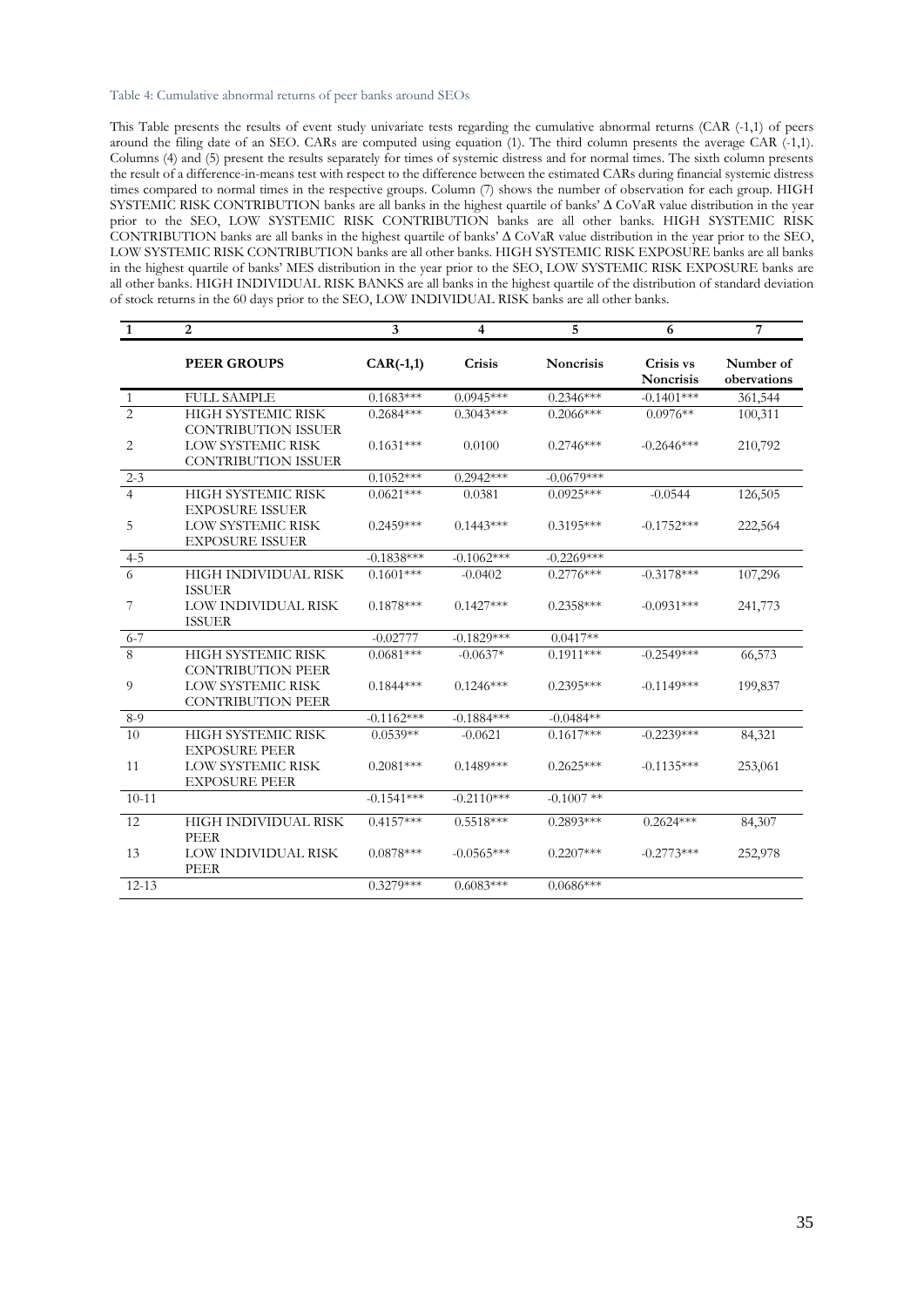Table 5: Cumulative abnormal returns and bank characteristics: the role of systemic conditions

This Table shows the regression results on the determinants of cumulative abnormal returns (CAR). The models are estimated via a cross-sectional OLS estimator with standard errors clustered at the issuers' level for the regression estimating the determinants of issuers' CAR and at the peers' level for the regressions estimating the determinants of peers CAR. The dependent variable is the CAR (-1,1) for the respective group of banks (issuers or Peers). In columns (3) and (4) the CAR (-1,1) of issuers are examined separately for crisis times and normal times. The same is true for columns (5) and (6) with respect to peers' CAR (1-,1). CRISIS is a dummy variable equal to one if SEO takes place between Jan 1986 – Dec 1992 or Jul 2007 – Dec 2010. SIZEis a dummy variable equal to one if the issuer/peer are in the highest quartile of total assets distribution; POORLY CAPITALIZED is a dummy variable equal to one if the issuer/peer is in the lowest quartile of the common equity to total assets distribution; INDIVIDUAL RISK is a dummy equal to one if the issuer/peer is in the highest quartile of standard deviations of firms' stock returns; SYSTEMIC RISK CONTR is a dummy equal to one if the issuer/peer is in the highest quartile of banks' ∆ CoVaR value distribution; SYSTEMIC RISK EXPO is a dummy equal to one if the issuer/peer is in the highest qaurtlie of the distribution of marginal expected shortfall (MES); MOMENTUM represents the cumulative abnormal returns of the issuer'/peers' stock over the previous 60 trading days; PROCEEDS measure the size of the issue as the ratio of SEO's proceeds to total equity of the issuer; SAME STATE is a dummy equal to one if the peer's headquarter is located in the same state as the issuer's headquarter; SAME FUNDING MODEL is a dummy variable equal to one if the peer's and the issuer's ratio of retail deposits to total liabilities are in the same quartile of the distribution of retail deposits to total liabilities; SAME INCOME MIX is a dummy variable equal to one if the peer's and the issuer's ratio of interest income to net income are in the same quartile of the distribution of interest income to net income; and SAME SIZE is a dummy variable equal to one if the issuer and the peer are in the same quartile of the total assets distribution.

|                                       | (1)        | (2)                    | (3)         | (4)         | (5)                   | (6)                   |
|---------------------------------------|------------|------------------------|-------------|-------------|-----------------------|-----------------------|
| <b>VARIABLES</b>                      | Issuer     | Peers                  | Issuer      | Issuer      | Peers Crisis          | Peers                 |
|                                       |            |                        | Crisis      | Noncrisis   |                       | Noncrisis             |
|                                       |            |                        |             |             |                       |                       |
| <b>CRISIS</b>                         | $-1.8345*$ | $-0.0853**$            |             |             |                       |                       |
|                                       | (0.9663)   | (0.0376)               |             |             |                       |                       |
| $\text{SIZE}_i$                       | $-1.1893$  | $-0.2996***$           | $-3.2128**$ | 1.5331      | $-0.6709***$          | $0.1765***$           |
|                                       | (1.1370)   | (0.0385)               | (1.5847)    | (1.3496)    | (0.0695)              | (0.0288)              |
| POORLY CAPITALIZED;                   | $-0.5951$  | $0.2614***$            | $-1.6605$   | 1.3649      | $0.1558***$           | $0.3308***$           |
|                                       | (0.9763)   | (0.0264)               | (1.6004)    | (1.0019)    | (0.0588)              | (0.0226)              |
| <b>INDIVIDUAL RISK:</b>               | $-2.1450*$ | $-0.2117***$           | $-5.2230**$ | 2.1154      | $-0.4100***$          | 0.0266                |
|                                       | (1.2693)   | (0.0287)               | (2.0971)    | (1.5518)    | (0.0655)              | (0.0244)              |
| SYSTEMIC RISK CONTR.                  | $2.0145*$  | $0.3213***$            | 3.5852**    | $-0.3441$   | $0.5553***$           | 0.0304                |
|                                       | (1.0685)   | (0.0430)               | (1.3999)    | (1.1620)    | (0.0692)              | (0.0327)              |
| SYSTEMIC RISK EXPO;                   | $-1.1677$  | $-0.3103***$           | $-1.1560$   | $-1.2002$   | $-0.1665***$          | $-0.4217***$          |
|                                       | (1.0317)   | (0.0341)               | (1.4728)    | (1.2746)    | (0.0611)              | (0.0271)              |
| MOMENTUM;                             | $-2.5110$  | $0.3729***$            | $-1.5501$   | 0.7937      | $0.4863***$           | $0.3941***$           |
|                                       | (3.1913)   | (0.0664)               | (3.7271)    | (5.3693)    | (0.1060)              | (0.0545)              |
| <b>PROCEEDS</b>                       | 3.2846***  | $-0.1157***$           | 4.2901***   | $-3.1118**$ | 0.0190                | $-0.2078***$          |
|                                       | (0.8723)   | (0.0243)               | (0.1980)    | (1.3430)    | (0.0409)              | (0.0277)              |
| SIZEp                                 |            | $-0.1875***$           |             |             | $-0.3139***$          | $-0.0798***$          |
|                                       |            | (0.0360)               |             |             | (0.0720)              | (0.0255)              |
| POORLY CAPITALIZED <sub>p</sub>       |            | $0.1203**$             |             |             | 0.1523                | 0.0399                |
|                                       |            | (0.0478)               |             |             | (0.0964)              | (0.0338)              |
| HIGH INDIVIDUAL RISK <sub>p</sub>     |            | $0.1762***$            |             |             | $0.4173***$           | 0.0056                |
|                                       |            | (0.0493)               |             |             | (0.0959)              | (0.0350)              |
| HIGH SYSTEMIC RISK CONTR <sub>p</sub> |            | $-0.0107$              |             |             | 0.0188                | $-0.0224$             |
|                                       |            | (0.0293)               |             |             | (0.0567)              | (0.0248)              |
| HIGH SYSTEMIC RISK EXPO <sub>p</sub>  |            | $-0.0757*$             |             |             | $-0.2149**$           | 0.0198                |
|                                       |            | (0.0415)<br>1.5544 *** |             |             | (0.0837)<br>1.5225*** | (0.0276)<br>1.2007*** |
| MOMENTUM <sub>p</sub>                 |            |                        |             |             |                       |                       |
| <b>SAME STATE</b>                     |            | (0.2193)<br>0.0759     |             |             | (0.2709)<br>0.2351    | (0.2747)<br>$-0.0633$ |
|                                       |            | (0.0904)               |             |             |                       |                       |
| SAME FUNDING MODEL                    |            | 0.0366                 |             |             | (0.1743)<br>0.0877    | (0.0584)<br>$-0.0070$ |
|                                       |            | (0.0369)               |             |             | (0.0690)              | (0.0277)              |
| SAME INCOME MIX                       |            | 0.0417                 |             |             | 0.0672                | 0.0237                |
|                                       |            | (0.0389)               |             |             | (0.0781)              | (0.0288)              |
| SAME SIZE                             |            | $-0.0400$              |             |             | $-0.0992*$            | $0.0467*$             |
|                                       |            | (0.0293)               |             |             | (0.0533)              | (0.0246)              |
| <b>CONSTANT</b>                       | $-0.3554$  | $0.2772***$            | $-1.2923$   | $-0.9622$   | $0.2283***$           | $0.1613***$           |
|                                       | (0.8615)   | (0.0378)               | (0.8093)    | (0.9089)    | (0.0610)              | (0.0288)              |
|                                       |            |                        |             |             |                       |                       |
| Observations                          | 461        | 190,924                | 237         | 224         | 92,405                | 98,519                |
| R-squared                             | 0.1235     | 0.0065                 | 0.2998      | 0.0404      | 0.0078                | 0.0085                |